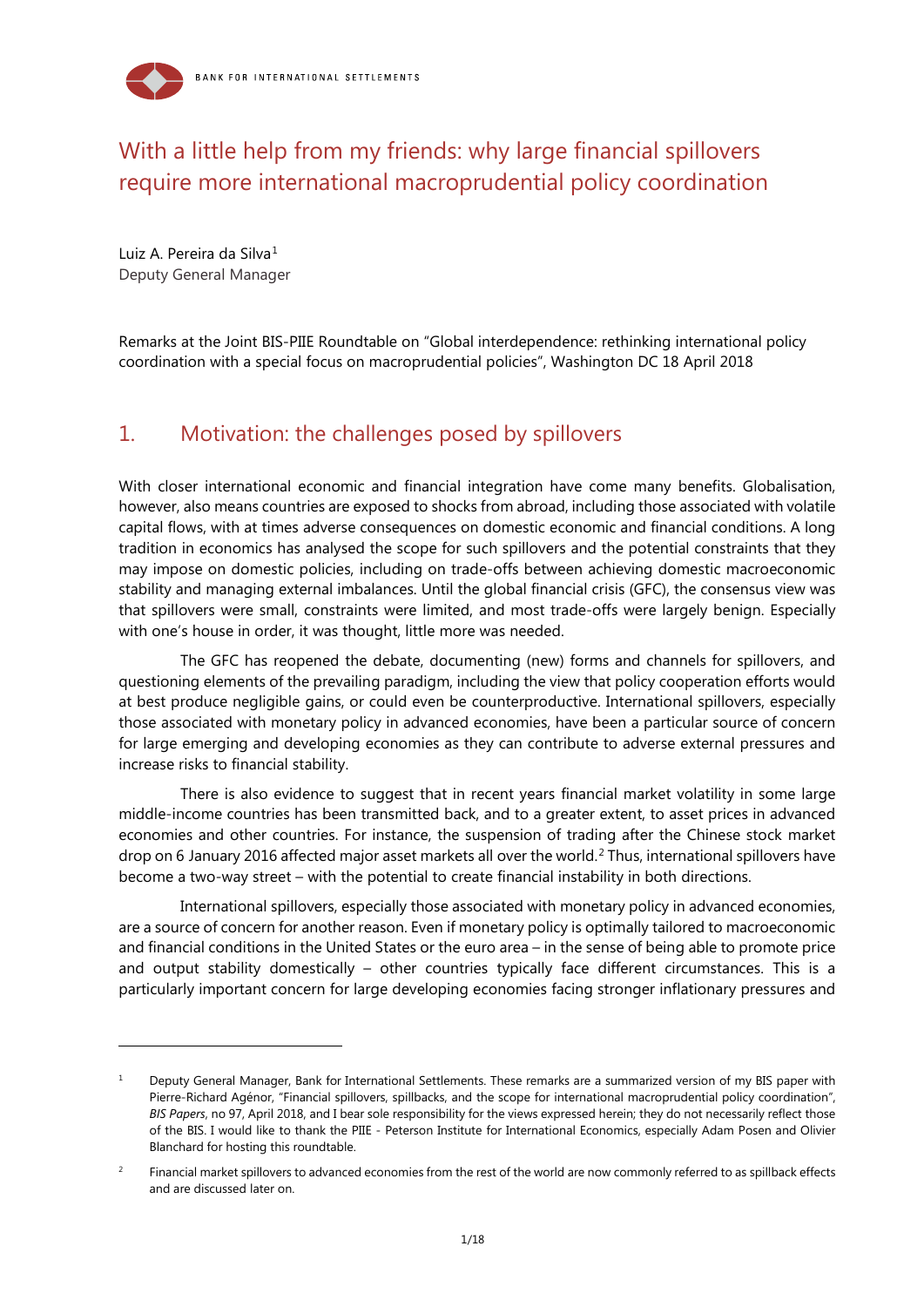

greater risks to financial stability (Pereira da Silva (2013)). In a context where cyclical positions are not well synchronised, international monetary policy spillovers from advanced economies could well be destabilising for the global economy. This has led observers and policymakers in several major middleincome countries (especially Brazil and India) to issue pleas for increased policy coordination. The argument, as it is usually presented (see, for instance, Mishra and Rajan (2016) and Shin (2015)), is that US and European policymakers must go beyond their mandate – which requires taking account of the external impact of their policies only insofar as they feed back onto their own economies, through spillback effects – and explicitly account for cross-border effects in their policy decisions. These calls for central banks in advanced economies to consider the effects of their decisions on the rest of the world have also been accompanied by greater reliance, at the national level, on macroprudential policies, in both their structural and countercyclical dimensions.<sup>[3](#page-1-0)</sup> These macroprudential policies (especially those of a timevarying nature) appear to have indeed been effective in helping recipient countries insulate themselves from global financial shocks and mitigate the systemic financial risks that international capital flows may create (see Ghosh et al (2017)). Moreover, in response to these shocks there have also been calls for greater coordination of these policies across countries.

The purpose of this roundtable is to discuss, from an analytical and policy perspective, the role of, and scope for, international macroprudential policy coordination in a financially integrated world economy. Therefore, my remarks will: (1) take stock of existing analyses on spillovers and spillbacks and examine evidence about their measurement and transmission, including macroprudental spillovers and regulatory leakages; (2) showcase new empirical and theoretical contributions on the rationale and potential gains of international macroprudential policy coordination; (3) recall the existing mechanisms for international macroprudential policy coordination through regulatory standards and reciprocity principles; and (4) discuss, from a policy perspective, how to go further to strengthen international macroprudential policy coordination in a financially integrated world.

Let me make two preliminary remarks at the outset. First, it is important to note that even though cross-border spillovers and spillbacks may be significant, and may indeed have increased in magnitude in recent years, it does not necessarily follow that they reduce global welfare and that cooperation is prima facie welfare-improving. If the global economy is experiencing a recession, for instance, the coordinated adoption of an expansionary fiscal policy stance by a group of large countries may, through trade and financial spillovers, benefit all countries. But if maintaining financial stability is a key policy objective, the propagation of financial *risks* through volatile short-term capital flows also becomes a source of concern. To the extent that financial risks represent negative externalities that tend to increase with the magnitude of spillovers and spillbacks, which may in turn be exacerbated (through cross-country leakages) by uncoordinated national macroprudential policies, there is a case for macroprudential policy coordination.[4](#page-1-1)

Second, in what regards global spillovers and spillbacks we should focus our analysis on major advanced economies and a group of countries that I identify as *systemic middle-income countries* (SMICs),

<span id="page-1-0"></span><sup>3</sup> Macroprudential policy is usually defined as actions taken by the regulatory authority in its own jurisdiction aiming at promoting financial stability and mitigating systemic risks to its financial system (see CGFS (2010)). These actions use a set of instruments that reduce the vulnerabilities (leverage, market risk or interconnectedness) of the financial system by imposing specific rules or restrictions on the balance sheets of lenders, lending contracts, other non-bank financial agents and the market infrastructure itself.

<span id="page-1-1"></span>Korinek (2017) derives a welfare theorem for open economies which shows that the conditions that need to be violated to generate Pareto inefficiency under an uncooperative equilibrium and create scope for cooperation are unlikely to hold in practice. However, the premise of his analysis is that the goal of cooperation is to restore competitive behaviour, rather than mitigating financial stability risks to the global economy.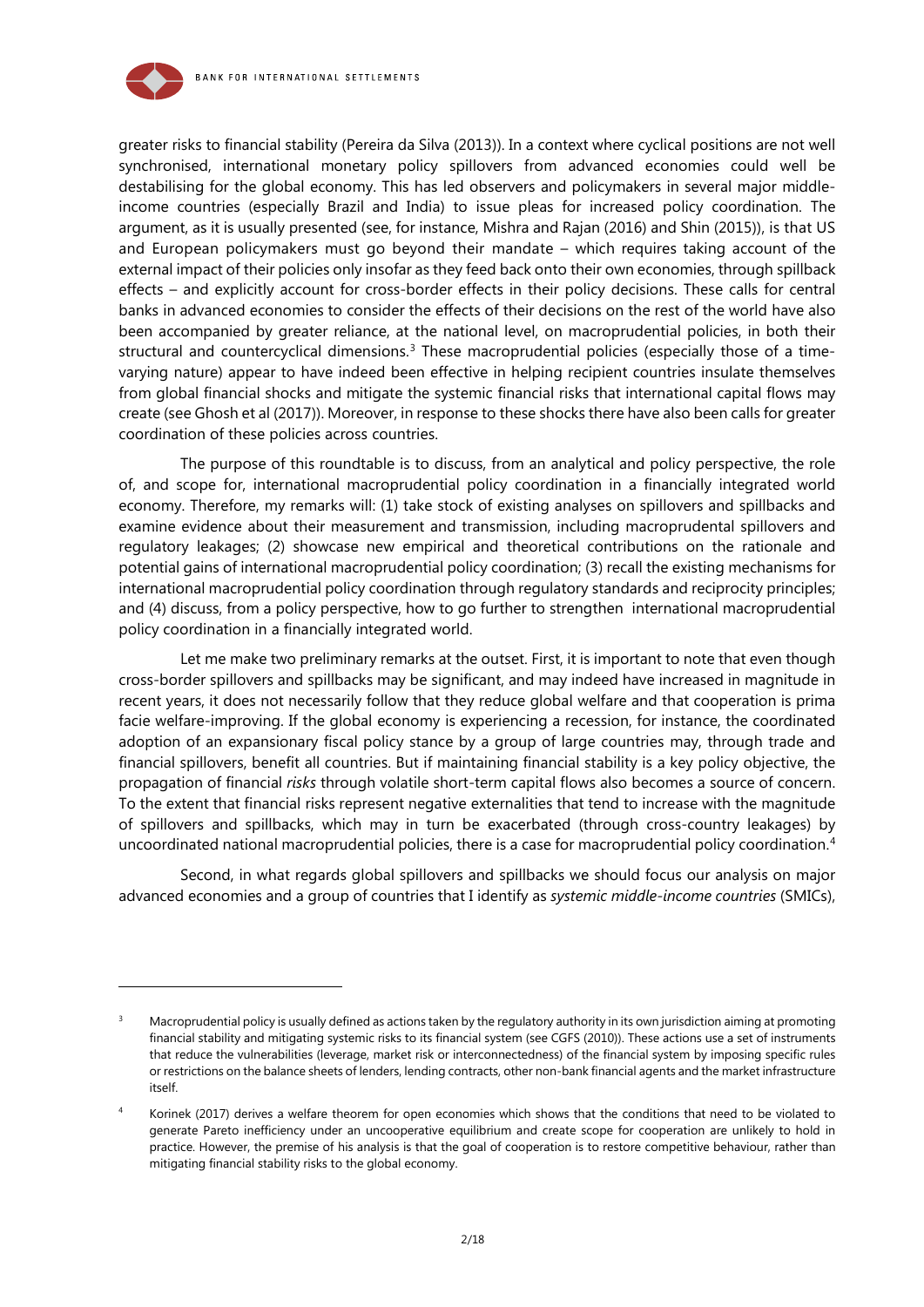

rather than "emerging markets" – a term that has become largely obsolete.<sup>[5](#page-2-0)</sup> Specifically, this group consists of eight countries: Brazil, China, India, Indonesia, Mexico, Russia, South Africa and Turkey.

### 2. International financial spillovers and spillbacks: measurement and transmission

Cross-border financial spillovers are commonly defined as occurrences where fluctuations in the price of an asset in one country (or region) trigger changes in the prices of the same asset or other assets in another country (or region). These fluctuations can reflect both desirable effects (resulting, for instance, from the incorporation of news into forward-looking asset prices) and less desirable ones (such as the transmission of excess volatility due to financial frictions, especially financial accelerator effects).

How do you measure them? A common approach to measuring financial spillovers is in terms of the impact of domestic asset price movements on asset prices in other economies. Among the most recent studies of this type are those of the IMF (2016a,b,c). In IMF (2016a), spillovers are estimated using a vector autoregression (VAR) model of daily asset returns incorporating global control variables. The results indicate that over the last 20 years, spillovers of emerging market asset price shocks to equity prices and exchange rates in advanced and (other) emerging market economies have risen substantially, and now explain over a third of the return variation in these countries.

The cross-border transmission of financial shocks (triggered, for instance, by a temporary change in risk-free interest rates in major economies or a sudden shift in market risk perceptions) may occur through a number of conventional channels through which financial spillovers are typically deemed to occur. These channels are: (a) spillovers via asset prices and portfolio effects; (b) spillovers via cross-border balance sheet exposures; (c) spillovers through information or confidence effects; and (d) policy spillovers that occur when domestic monetary and fiscal decisions in source countries have the potential to affect foreign financial variables not only indirectly (through the channels outlined above) but also directly, if policymakers in recipient countries respond in the same direction.

Financial spillovers and spillbacks are not necessarily bad if they allow new information about changes in economic fundamentals to be reflected accurately in asset prices across different countries. However, they may be undesirable when they contribute to the propagation of shocks across countries – even in the absence of significant economic linkages among them. This is the case, for instance, if portfolio rebalancing considerations induce fund managers in a core country to sell assets in a periphery country, as a result solely of constraints on exposure they may face.

The role of **global banks** has been important in the transmission process. Between the mid-1990s and the onset of the GFC, cross-border lending and investment activities of banks increased sharply. To a significant extent, this increase reflected a greater direct provision of loans and financial services by global banks, a greater share of foreign assets in banks' trading books, and a proliferation of cross-border

<span id="page-2-0"></span><sup>5</sup> The term "emerging markets" lumps together a fairly disparate group of economies – large and small countries (for instance, China and the Czech Republic), rich and poor countries, manufacturing and commodity-based exporters, and countries with large external deficits and large surpluses. For many substantive issues, including the one addressed in this paper, this amalgam does not help bring to the fore some of the characteristics relevant to the issue at stake. In addition, international organisations (such as the IMF and UN) and private institutions involved in the publication of financial indices (such as MSCI, JPMorgan Chase and FTSE) use a clutter of conflicting criteria to categorise countries they include in the "emerging markets" group. This creates confusion and inconsistencies when making comparisons across measures or over time. Even accepting prevailing classifications, it is often unclear why one country is labelled "emerging" while another is labelled "developed".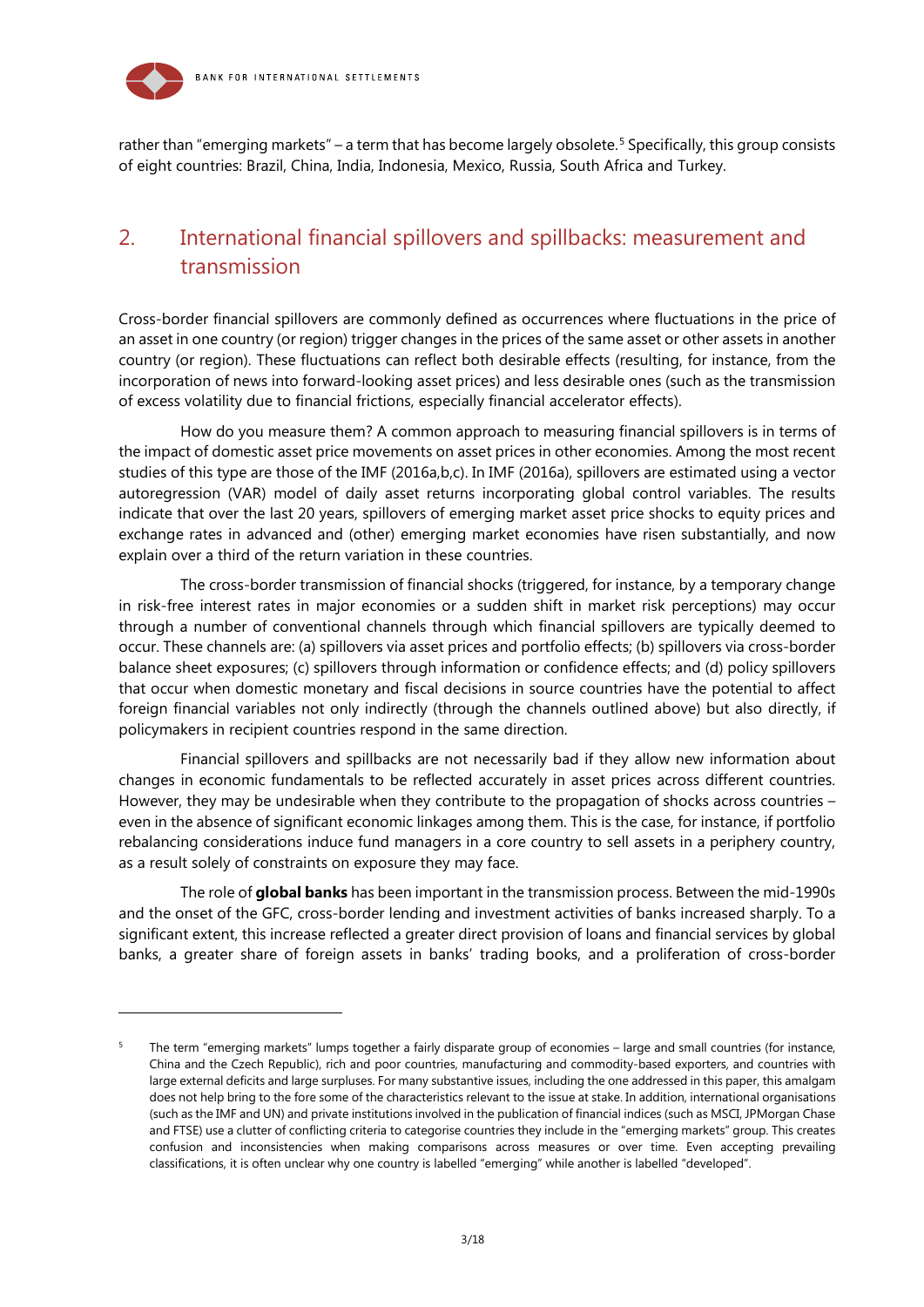

branches and subsidiaries, which in turn facilitated the cross-border provision of loans, investments and financial services. A number of studies have documented that large, global banks have played a significant role in the international transmission of global financial shocks, including during the recent financial crisis (see for instance Ahrend and Goujard (2015), Buch and Goldberg (2015, 2017) and Claessens (2017)). There are two main channels through which the transmission of financial risks can occur. First, if domestic lending standards are relaxed at the same time that cross-border lending is increasing (a common occurrence when banks are awash with liquidity) it can weaken the balance sheets of borrowers in recipient countries and heighten systemic risks. Second, a financial institution experiencing difficulties in one of the countries where it operates may fuel financial instability in the other jurisdictions where it operates. In a sense, crossborder banking may create a *credit spillover* channel, which may increase financial vulnerability.[6](#page-3-0)

In addition, in a financially integrated world, there could be **macroprudential spillover**: measures taken in some countries can spill over to other countries through cross-border lending and capital flows – a phenomenon that has been referred to as policy leakages (Aiyar et al (2014) and Bengui and Bianchi (2014)). For instance, following a tightening of macroprudential restrictions (such as a lower loan-to-value ratio) at home, domestic banks with a regional or global presence may respond by increasing their lending abroad. The credit spillover channel through which cross-border arbitrage by foreign banks may occur can operate not only through direct lending to foreign country borrowers (firms or households) but also through local lending to foreign branches, as well as a "rebooking" of loans, whereby loans are originated by subsidiaries but then booked on the balance sheet of the parent institution. Leakages can be to banking institutions not directly covered by the specific policy instrument (Aiyar et al (2014)), to shadow banks, or to activities in other geographic regions (Houston et al (2012)). Regardless of the precise channel through which these leakages occur, the presence of foreign branches of financial institutions that are not subject to host country regulation may undermine domestic macroprudential policies.[7](#page-3-1) Thus, the relationship between macroprudential policies and international capital flows can go in both directions: not only are these policies responsive to capital flows, they may also affect these flows. These interactions may generate undesirable international spillovers, thereby creating challenges in terms of both macroeconomic and financial stability.

International financial spillovers can occur with changes in **policy rates and balance sheet effects**. For major middle-income countries, whose corporations and banks borrow heavily abroad mostly in US dollars and with little hedging – unlike other advanced economies – changes in US interest rates are a critical channel for financial spillovers. The accumulation of a large stock of foreign currencydenominated debt in SMICs has heightened the potential for spillbacks to advanced economies. Low US interest rates and a depreciating US dollar boosted credit, asset prices and growth in SMICs in the aftermath of the GFC. A tightening in global financial conditions induced by prospects of higher US interest rates (as is the case at the time of writing) could trigger a reversal of easy liquidity conditions for SMICs. Spillovers to advanced economies from SMIC holdings of specific advanced economy assets, such as sovereign bonds, have increased (BIS (2016)). Studies based on transmission through policy rates include Hofmann and Takáts (2015), who find economically and statistically significant spillovers from the United States to a range of countries.

Evidence on the determinants and effects of **cross-border bank flows and the credit spillover** channel is provided in a number of recent contributions. Studies by Cetorelli and Goldberg (2012), Bruno

<span id="page-3-0"></span><sup>6</sup> See Cecchetti and Tucker (2016) for a more detailed discussion of these transmission channels, and Cetorelli and Goldberg (2012) and Buch and Goldberg (2017) for a further discussion of the impact of cross-border lending by foreign banks on domestic credit. Krugman (2008) discusses a related idea in relation to the credit channel, which emphasises how interconnections in financial markets may give rise to an international finance multiplier.

<span id="page-3-1"></span> $<sup>7</sup>$  Financial institutions, including their branches, are generally supervised on a consolidated basis by their home supervisor. Host</sup> countries supervise their domestic financial institutions, which include subsidiaries of foreign financial institutions. Thus, macroprudential tools applied by a host country would not apply to branches located in the host country.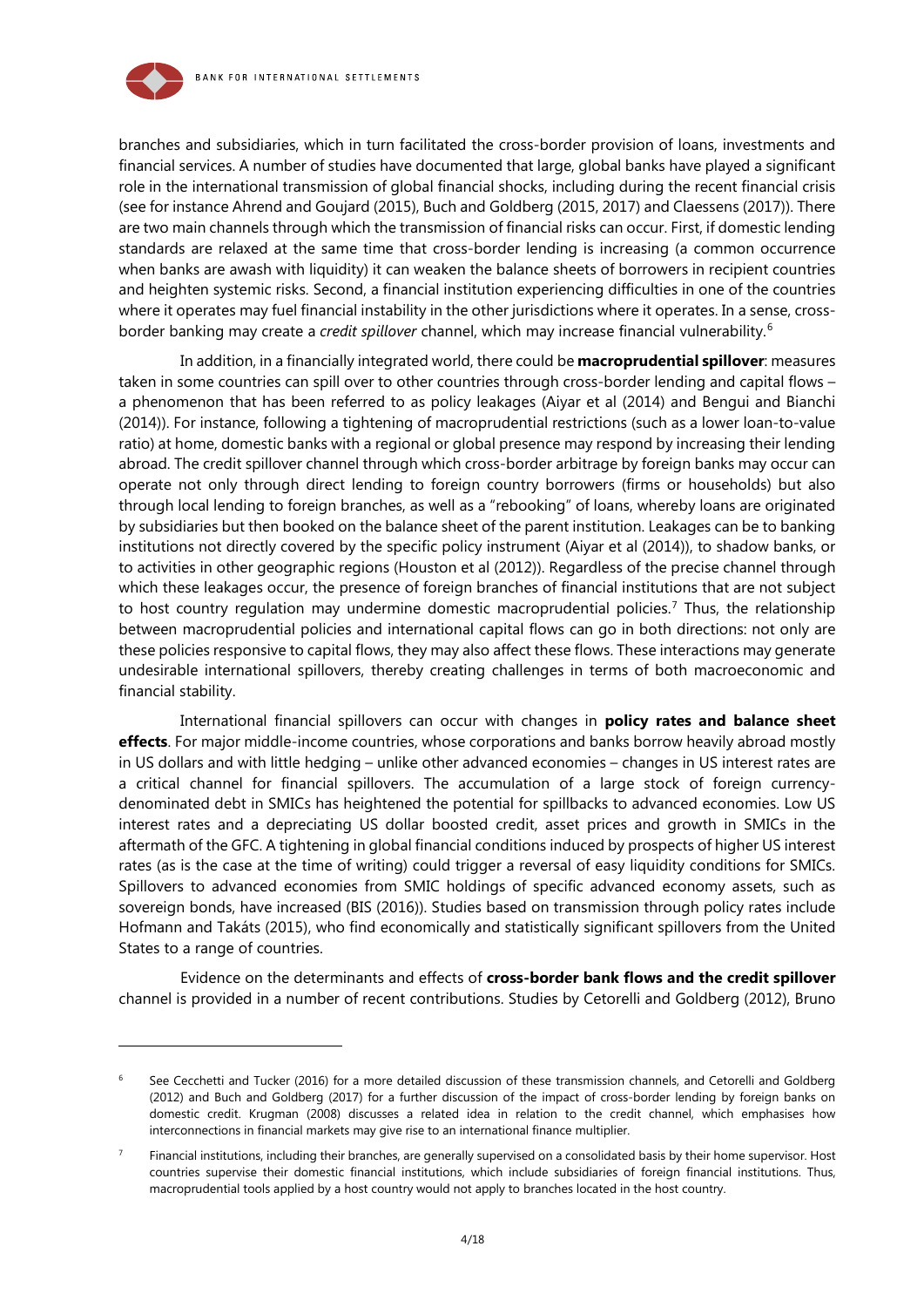

and Shin (2015), Correa et al (2015), Tonzer (2015) and Cerutti, Claessens and Laeven (2017) focus on aggregate banking flows, whereas Reinhardt and Riddiough (2014) focus on disaggregated (interbank and intragroup) flows. By and large, these studies have shown that cross-border bank capital flows are highly sensitive to changes in interest rates in advanced economies and changes in global risk perceptions, and that these changes tend to operate quickly – with potential consequences for financial stability in destination countries.

Studies focusing on how **regulatory leakages** (including macroprudential measures) affect cross-border capital flows, which therefore act as a conduit to financial spillovers, are numerous, and Buch and Goldberg (2017) provide a summary of the evidence. Typically, for example, Avdjiev et al (2017) find that changes in macroprudential policy – in the form of loan-to-value limits and local currency reserve requirements – have a significant impact on cross-border bank lending.

## 3. The rationale and potential gains of international macroprudential policy coordination

A fundamental rationale for policy coordination is the existence of **externalities**. [8](#page-4-0) The literature has identified three types of externalities that might require coordination: those based on incomplete or asymmetric information, those due to asymmetries in incentives, and those due to spillovers (across agents or jurisdictions) associated with specific shocks or policies. These externalities could be either positive or negative, which implies that coordination could either prevent welfare losses or achieve welfare gains. If there are cooperative strategies that could result in a Pareto-improving outcome, there is scope for coordination.

For macroprudential policy in particular, the case for international coordination rests on the existence of cross-border financial sector externalities, related to interconnectedness of financial institutions and markets. Given regulatory leakages, macroprudential measures applied solely to domestic financial institutions may be undermined by cross-border capital flows. Moreover, capital inflows induced by changes in financial regulation in a source country may lead to excessive credit growth and asset price pressures in recipient countries, which may only be partially mitigated by regulatory and macroeconomic policy measures in these countries. Conversely, effective domestic macroprudential policy that helps to contain systemic risks in one country may help promote financial stability elsewhere, creating positive externalities. Indeed, lowering the probability of a financial crisis in one country through timely macroprudential policies may reduce the scope for negative trade and financial spillovers at the regional or international level. Thus, coordination is desirable when it enables countries to improve their policy trade-offs (Engel (2016)).

The **financial trilemma** makes a broader case for macroprudential policy coordination among small open economies – regardless of the exchange rate regime. It is named after Claessens et al (2010, Chapter 2), Schoenmaker (2011) and Obstfeld (2015) and refers to the idea that financial integration with global markets (with no intervention in cross-border financial flows), national control over financial supervision and regulation, and financial stability, are not all mutually compatible. That is, under a financial trilemma, a country can attain any pair of these goals: financial stability and international integration,

<span id="page-4-0"></span>In the policy world, cooperation is typically taken to mean collaboration via sharing of information, discussion of common issues and one-off emergency responses, especially during periods of financial stress. Coordination refers to policy actions formally agreed and taken by groups of policymakers – possibly including multilateral institutions – aimed at achieving beneficial outcomes for the international community as a whole. In what follows we maintain this distinction for clarity.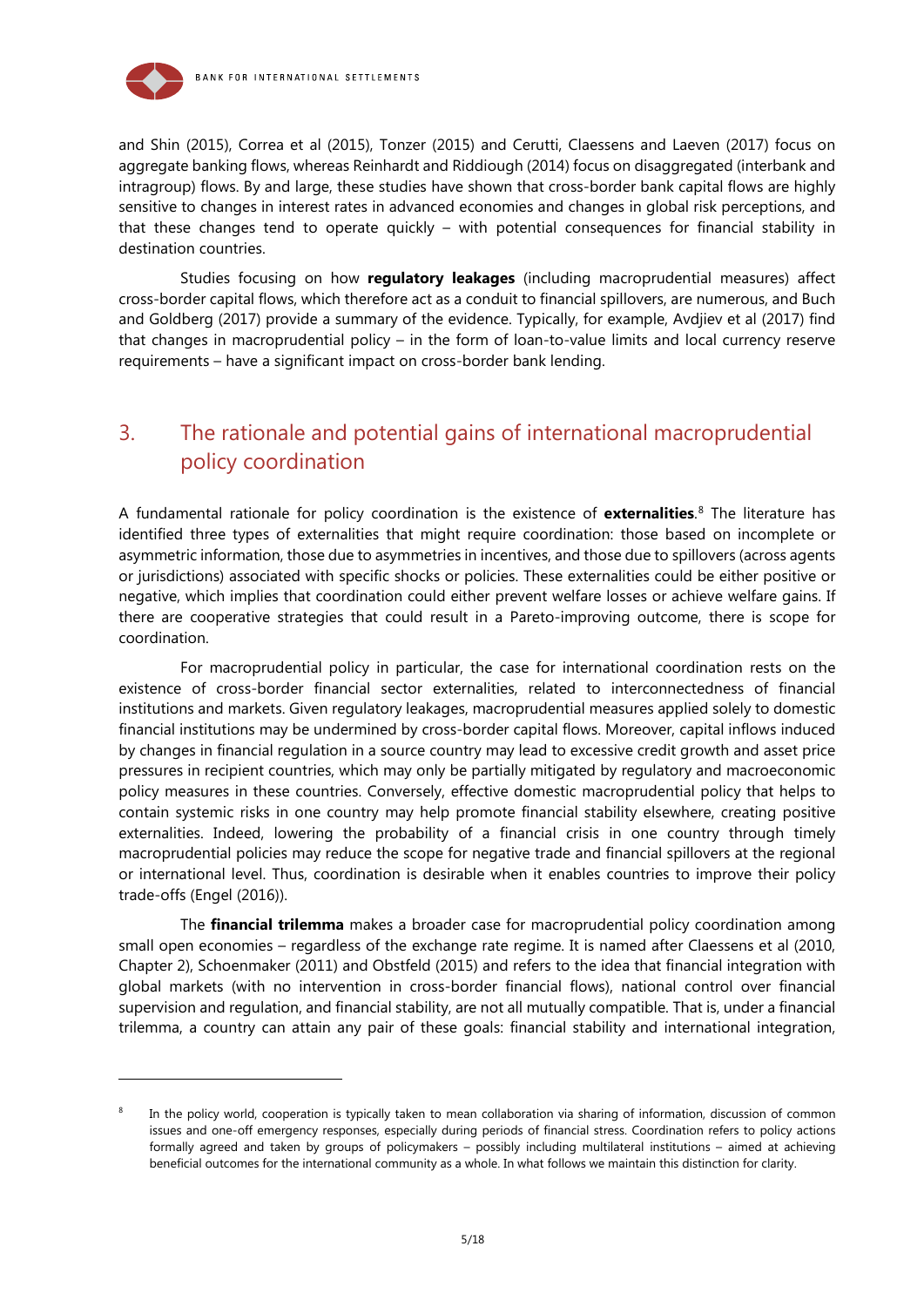

1

financial stability and independently pursued financial policymaking, or international integration and autonomous financial regulatory policies.<sup>[9](#page-5-0)</sup> However, all three objectives cannot be achieved simultaneously.

The financial trilemma implies that, should countries choose to focus on domestic financial stability and to pursue an independent financial policy – assuming that macroprudential policies are effective in dealing with financial stability issues – a goal of internationally linked financial markets cannot be achieved. National banking authorities may face significant pressures to insulate their financial systems from international competition. Such a strategy may result in financial protectionism (VanHoose (2016)). It may also imply a race to the bottom, involving unilateral capital controls (as discussed by Blanchard (2017)), or "regulatory wars'' (as pointed out by Pereira da Silva and Chui (2017)), both of which would be detrimental to world welfare. By contrast, international macroprudential policy coordination among national supervisory authorities may help address the trilemma and avoid these risks.<sup>[10](#page-5-1)</sup>

Macroprudential policy is also subject to **collective action problems**, which often translate into insufficiently forceful and timely policy responses. This is so, for instance, as a result of the "**first-mover disadvantage problem**", which is caused by an inability of national regulators to internalise the crossborder externalities that a successful national macroprudential policy entails. In a world of integrated financial markets, a reduction of financial risks in an individual country contributes to financial stability in other countries (positive externality), whereas an inadequate response by a national regulator to home country financial risks may increase the likelihood that financial instability may spread to other countries (negative externality). For instance, in a period of rapid credit growth and asset price pressures, a national regulator which chooses unilaterally to tighten its macroprudential policy (through, say, an across-theboard increase in capital requirements) would internalise only *some* of the financial stability benefits of this tightening while bearing all the potential costs in terms of reduced competitiveness of its national financial institutions.[11](#page-5-2) Thus, no country will be willing to be the first to tighten its policies unless it believes that other countries are willing to do the same. When financial risks can be transmitted rapidly across national borders, and macroprudential measures – when applied solely to domestic financial institutions – can be promptly undermined by large capital movements across countries, there may be "too little" macroprudential policy response rather than "too much". This may, in turn, reinforce biases in favour of inaction at the national level (Gaspar and Schinasi (2010) and Viñals and Nier (2014)).

Another type of collective action problem in an international context may result from the fact that advanced economies may claim that their **exclusive mandate** is to promote price stability and sustainable growth domestically, which requires taking account of the external impact of their policies only insofar as they feed back onto their own economies. That is, only spillbacks, not spillovers per se, need to be internalised.

The gains from, and obstacles to, macroprudential policy coordination need to be assessed by comparing outcomes under a Nash equilibrium, in which countries act independently, and a cooperative

<span id="page-5-0"></span>Under a fixed exchange rate regime or a managed float, with limited scope for conducting an independent monetary policy, macroprudential instruments may be directed not only towards mitigating financial risks but also towards achieving macroeconomic objectives – although, in the latter case, benefits to financial stability may also result. This has often been the case in Latin America; see Agénor and Pereira da Silva (2013) for a discussion.

<span id="page-5-1"></span><sup>&</sup>lt;sup>10</sup> Obstfeld (2015) stresses that areas of cross-border coordination relate not only to financial regulation, but also to clear rules of the game for capital controls and enhanced facilities for international liquidity support in key currencies to counteract the downsides of excessive reserve accumulation.

<span id="page-5-2"></span> $11$  Traditional arguments for international coordination of banking regulation are the need to maintain a level playing field for banking competition and avoid regulatory races to the bottom. These arguments also apply to the macroprudential dimension of banking regulation.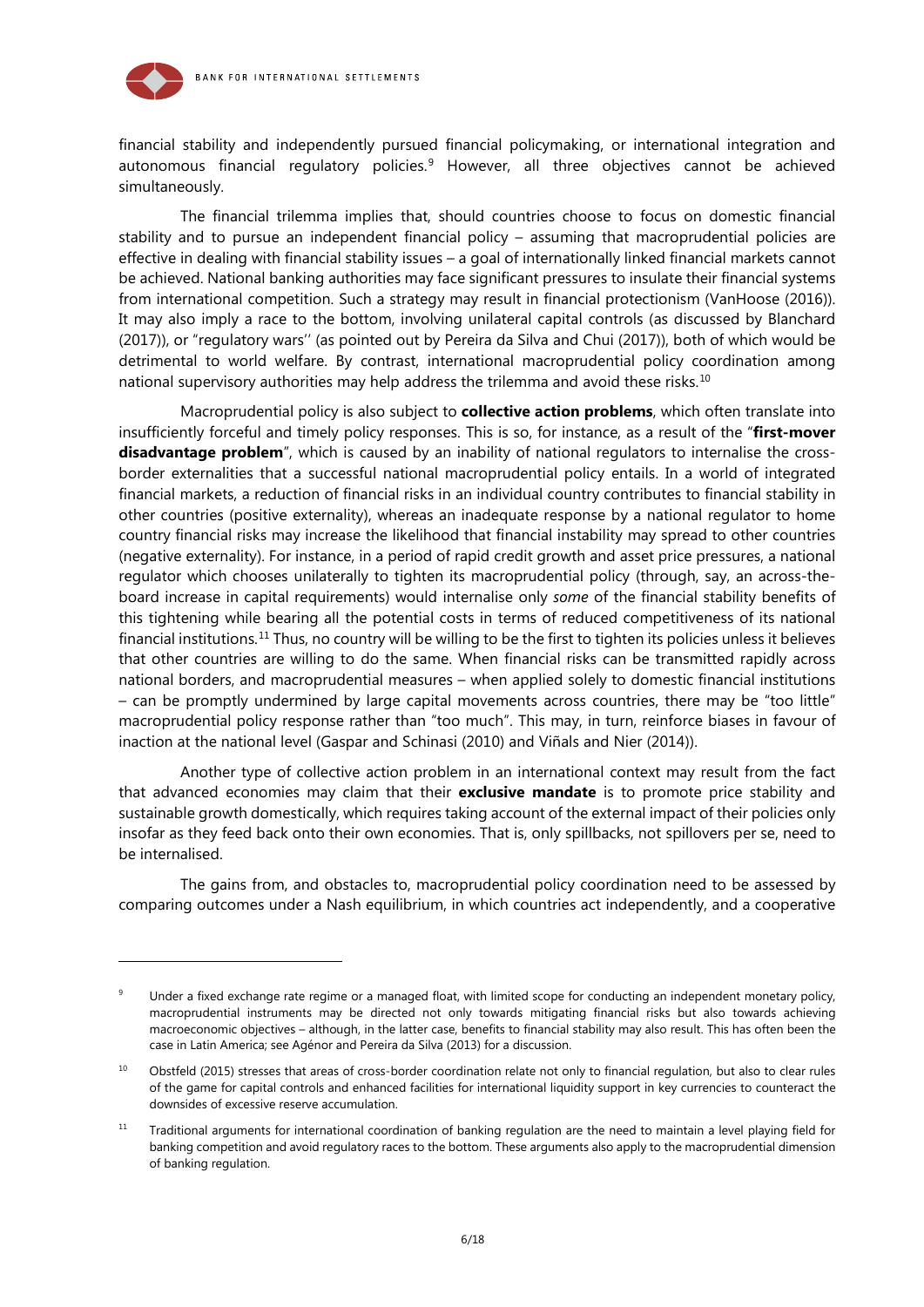

solution, in which they act jointly. More formally, under uncoordinated policymaking, each country's regulatory authority independently sets its policy instrument so as to minimise its own policy loss or maximise its own welfare, taking the choice of instrument of all other countries as given. The resulting policy outcomes typically fail to fully account for cross-border spillovers. In contrast, if the regulatory authorities coordinate their choices by jointly determining instrument settings with a view to minimising a weighted sum of their policy loss functions, or maximising a weighted sum of their national welfare functions, the policy spillovers each of them are confronted with would be internalised. As a consequence, and depending on the nature of the cross-border externality, coordination may enable all policymakers to attain lower policy losses or higher social welfare. In order to discuss the gains (or lack thereof) associated with international macroprudential coordination, there are several analytical approaches.

The first approach is **partial equilibrium models of international banking** and includes Acharya (2003), Dell'Ariccia and Marquez (2006) and Kara (2016).<sup>[12](#page-6-0)</sup> Among the key results of these approaches are, for example: that in the absence of incentives for national regulators to cooperate, a single bank from each country competing for loans in both markets will result in a race to the bottom, in terms of prudential standards; that convergence in international capital adequacy standards cannot be effective unless it is accompanied by convergence in other aspects of financial regulation, such as bank closure policies; and/or that regulation levels in a two-country setting might be *strategic substitutes*: if one regulator tightens the standards in its jurisdiction, the other regulator optimally loosens its own standards. This follows from the fact that macroprudential regulation in an international context – or, more accurately, the global financial stability that it helps to promote – is fundamentally a public good. The banking and finance literature on international macroprudential policy coordination sheds useful light on a number of issues – including the structure of the banking markets across countries and the objectives of financial regulators. However, the partial equilibrium nature of these models also means that they are not well suited to fully assessing the gains associated with international macroprudential coordination – whether in its structural or countercyclical dimensions.

The second approach consists of **specific macroeconomic models** that include Korinek (2014), Bengui (2014) and Jeanne (2014). Korinek shows that international cooperation is not warranted if small countries can use prudential capital controls to respond to domestic externalities. Bengui studies the scope for international coordination in a model with public liquidity provision. Jeanne analyses the scope for international coordination in a model where both domestic macroprudential policies and prudential capital controls generate international spillovers through their impact on capital flows. The uncoordinated use of macroprudential policies may lead to a "capital war" that depresses global interest rates. However, international coordination of macroprudential policies is not warranted, unless there is unemployment in some countries, or one part of the world is in a liquidity trap, while the rest of the world accumulates reserves for prudential reasons.

These two approaches, banking-based and macro-based models, suggest that coordinated macroprudential policies can potentially offer significant gains. However, achieving and maintaining coordinated policies across countries in pursuit of these gains may prove difficult in practice. Why is it so? First, assuming that a cooperative outcome can indeed be achieved, and that regulators have agreed to coordinate, each of them almost invariably has an incentive to **cheat**. Indeed, once one of the countries' regulators has set its instrument at the agreed level, the other typically can set its own instrument at a different value and attain an even lower policy loss or higher welfare. This incentive is stronger the smaller the perceived ex post cost of reneging on a cooperative agreement. Second, cooperative solutions may be inefficient in the presence of **third-party effects**: in a policy game with three or more players, the welfare contribution of a subgroup coalition generally cannot be determined a priori, and it is often the case that policy coordination worsens welfare (see Rogoff (1985) and Cai and McKibbin (2013)). This is

-

<span id="page-6-0"></span> $12$  See VanHoose (2016) for a survey of that literature.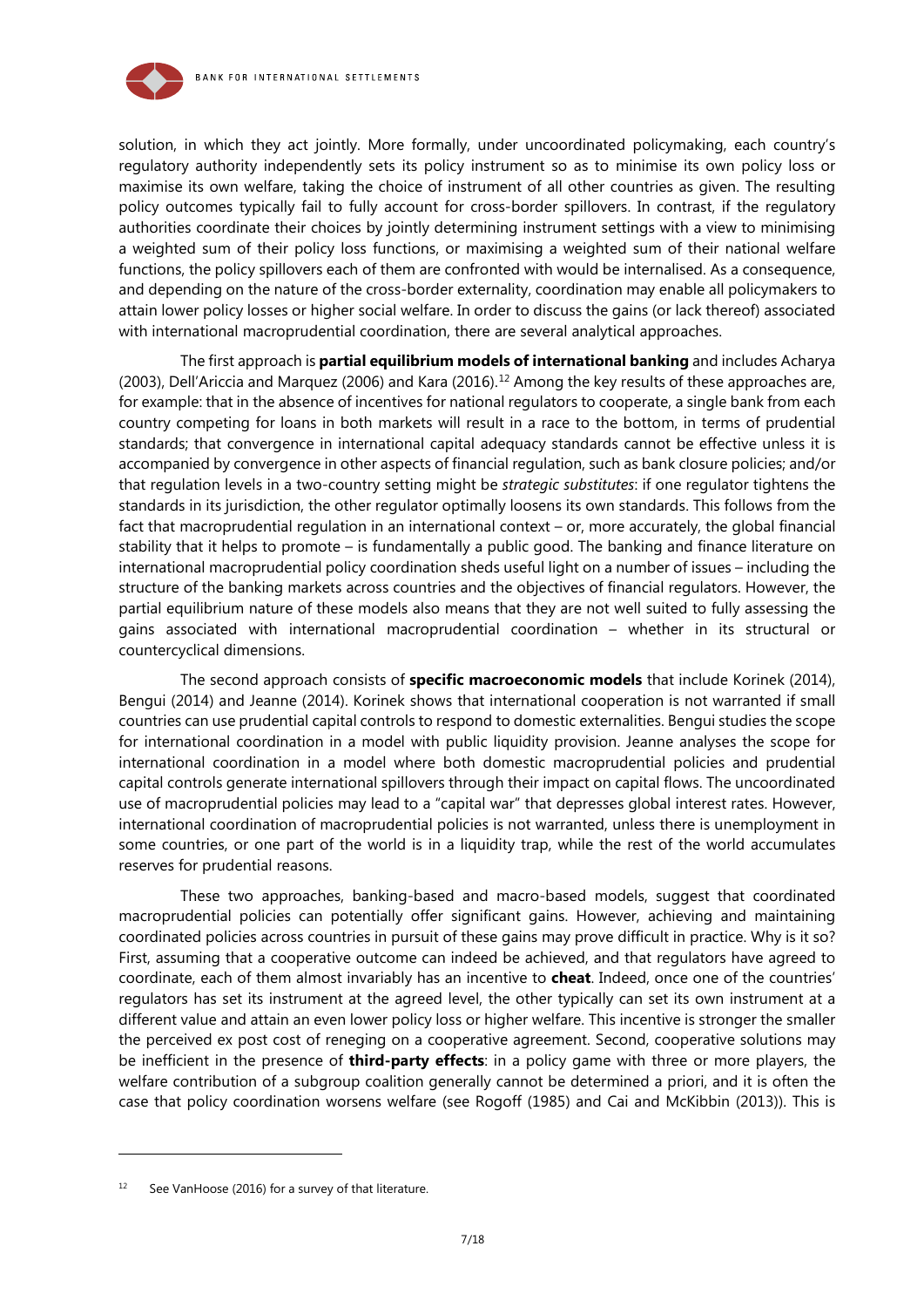

important because recent empirical contributions have generally been based on two-country models, in which a "core country" (which can be interpreted as an aggregate of major advanced economies) and a "periphery country" (which can be interpreted as the group of SMICs identified earlier) operate. However, while a two "country" structure may be appropriate to generate analytical insights, as well as broad estimates of the gains from coordination, it does not account for the fact that in practice these groups are not homogeneous and face coordination issues of their own. Among advanced economies, for instance, these issues are equally important between the United States, Japan and the euro area – even though these countries have in the past cooperated sporadically (often in the context of emergency responses to heightened risks to the world economy) in setting macroeconomic policy. This issue is even more problematic in the case of SMICs, given their historical record in that area.

But **how large are gains from cooperation**? The early empirical literature on the gains from international monetary policy coordination, largely based on multi-country econometric models, has traditionally found gains to be modest.[13](#page-7-0) This could be related to the fact that in these models international goods market spillovers tend to be very small, because a large part of the adjustment to shocks consists of relative price changes – which themselves tend to be relatively limited, especially with sticky prices and a low degree of trade integration.<sup>[14](#page-7-1)</sup> However, the most important reason as to why the early literature finds only small gains from international monetary policy coordination may well be the fact that for the most part it does not account for various types of capital flows (bank and non-bank related) and largely abstracts from the financial system and its role in magnifying the response to shocks. In the area of macroprudential policy coordination, where contributions have only recently begun to emerge, these features have figured prominently in model design. In addition, some models also account for the fact that macroprudential regimes affect the monetary transmission mechanism – in line with the closed economy literature on monetary policy.[15](#page-7-2) As discussed earlier, the international interconnectedness of financial markets, the possibility that regulatory leakages may weaken the ability of national policies to mitigate financial risks in a world with global financial institutions, and the fact that frictions in national financial systems can amplify the cross-border effects of domestic shocks, suggest indeed that significant gains from coordination may exist.

Nevertheless, model-based contributions focusing on the gains from international macroprudential policy coordination remain scarce. Instead, recent studies have focused more on measuring the magnitude of cross-border financial spillovers themselves, rather than providing quantitative estimates of the gains from coordination.<sup>[16](#page-7-3)</sup> Among the few contributions available, based explicitly on a game-theoretic approach, are Chen and Phelan (2017), Agénor et al (2018) and Agénor and Pereira da Silva (2018). The first study focuses on the case where financial frictions relate to the inability of countries to issue equity to each other. In that setting, coordinated macroprudential policies (in the form of borrowing limits) improve welfare. The second and third contributions study the gains from international macroprudential policy coordination in a two-region, core-periphery model with a global bank and financial frictions, with periphery banks borrowing from the core global bank to fund domestic lending. Both studies find that these gains, when unconstrained policies are used, are significant. In addition, gains are not equally distributed across countries; depending on the nature of the shock, gains

<span id="page-7-0"></span><sup>&</sup>lt;sup>13</sup> Taylor (2013) and Frankel (2016) provide a critical review of the early academic literature on the gains (or lack thereof) from international monetary policy coordination.

<span id="page-7-1"></span><sup>&</sup>lt;sup>14</sup> However, this latter point depends on the structure of the model; as shown by Obstfeld and Rogoff (2002), the case for coordination may be the weakest precisely when goods market integration is high.

<span id="page-7-2"></span><sup>&</sup>lt;sup>15</sup> Establishing that the macroprudential regime matters in the transmission of shocks across countries, and that macroprudential instruments are effective in terms of mitigating financial risks at the national level, can be viewed as preconditions for making a case for international macroprudential policy coordination.

<span id="page-7-3"></span><sup>&</sup>lt;sup>16</sup> Recent contributions based on multi-country models of the world economy with extensive macro-financial linkages include Benes et al (2016), Dieppe et al (2017) and Vitek (2017).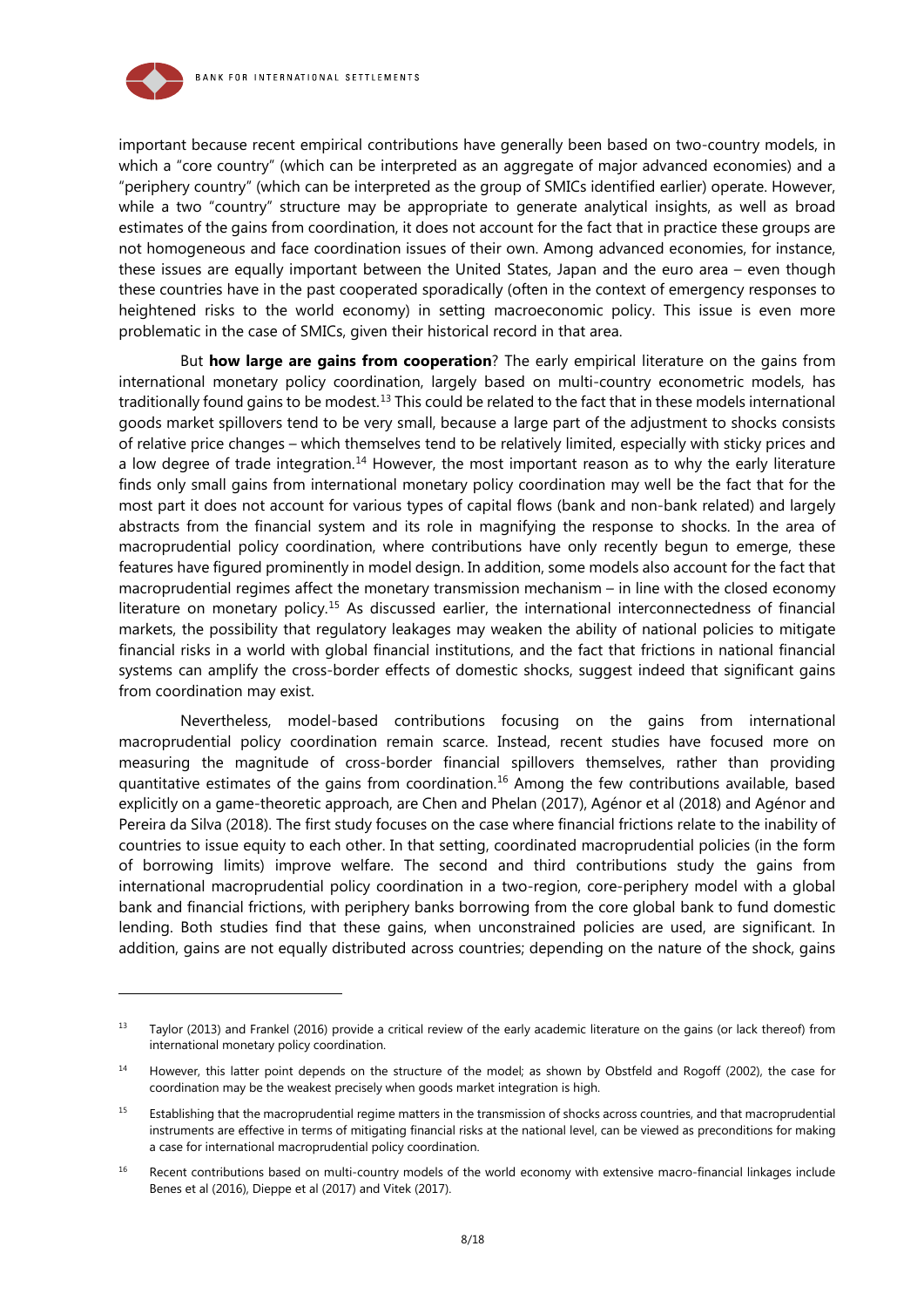

for the periphery can be larger than those accruing to the core region. This could point to potential political economy obstacles to the implementation of cooperative policies – an issue we return to later on. Another contribution that also accounts for financial frictions in a game-theoretic setting is Agénor and Jia (2017). They focus on the case of a two-country currency union where investment in each country is financed by credit from national banks only, subject to collateral-based frictions. Monetary policy is conducted by a common central bank (which follows a Taylor rule), whereas macroprudential policy (which involves setting a reserve ratio on bank deposits) can be conducted either by national regulators or a union-wide regulator.

The few studies summarised above provide important insights into what may affect, quantitatively, the gains from international macroprudential policy coordination. In particular, they suggest that the welfare gains from coordination are stronger when (a) models are capable of generating large cross-border financial spillovers (as observed in recent years); (b) financial frictions and financial amplification mechanisms at the level of individual countries are accounted for, as well as asymmetries in financial market imperfections across countries; and (c) global regulators, entrusted to implement a cooperative solution, are able to internalise the fact that national regulators are subject to collective action problems and may have a higher preference for financial stability, and thereby end up putting a higher weight on that objective in the global policy loss or welfare function.

At the same time, given that in practice (as noted earlier) disagreement over models may be a significant impediment to coordination, it is important to establish the robustness of these results and to explore other channels that may affect the gains – or lack thereof – from coordination. In particular, the performance of simple rules should be compared with fully optimal policies – even though the latter are often very complex and difficult to implement. The idea that the presence of quantitatively important economic non-linearities and asymmetries, especially in the financial system, may enhance the benefits from international macroprudential policy coordination also needs to be studied further. And the fact that leakages through global financial institutions can undermine the effectiveness of national macroprudential policies, and thus magnify the gains from coordination, should be explicitly accounted for in multi-country policy models. Finally, it may be important to use or develop models with more than two countries, to understand (as discussed earlier) how sub-coalitions can weaken or strengthen global gains from coordination.

#### Finally, last but not the least, an important question is whether **monetary and macroprudential policies be coordinated across borders**.

There is now a large amount of evidence to suggest that monetary policy may affect not only price stability but also financial stability, through various channels – including a risk channel, as discussed by Borio and Zhu (2012) and Adrian and Liang (2018). Indeed, changes in interest rates affect not only aggregate demand and supply but also financial conditions through intermediation costs, asset prices, borrowing and collateral constraints, banks' balance sheets and risk-taking behaviour, and default risks, as well as capital flows and exchange rates. Conversely, it is also well established that macroprudential policy regimes can affect the monetary transmission mechanism – possibly in substantial ways (Agénor and Pereira da Silva (2014)). These interactions have led to an ongoing debate on whether, at the level of the domestic economy, monetary and macroprudential policies are complements in achieving macroeconomic and financial stability.

Fundamental to research on this issue is an understanding of the division of tasks. Many observers have argued that macroprudential policy cannot be a substitute for sound monetary policy, and that the priority for monetary policy should remain price stability. At the same time, macroprudential policy's primary focus should be on containing systemic financial sector risks. Such clear mandates serve to protect the independence that policymakers need to conduct countercyclical policies and simultaneously achieve or maintain price stability and financial stability. Others, however, have argued that there are circumstances where monetary policy may still need to "lean against the wind" and respond to financial sector distortions – because macroprudential policies alone may not be sufficiently effective in containing systemic risks arising from macroeconomic imbalances – whereas macroprudential policy may be needed to attain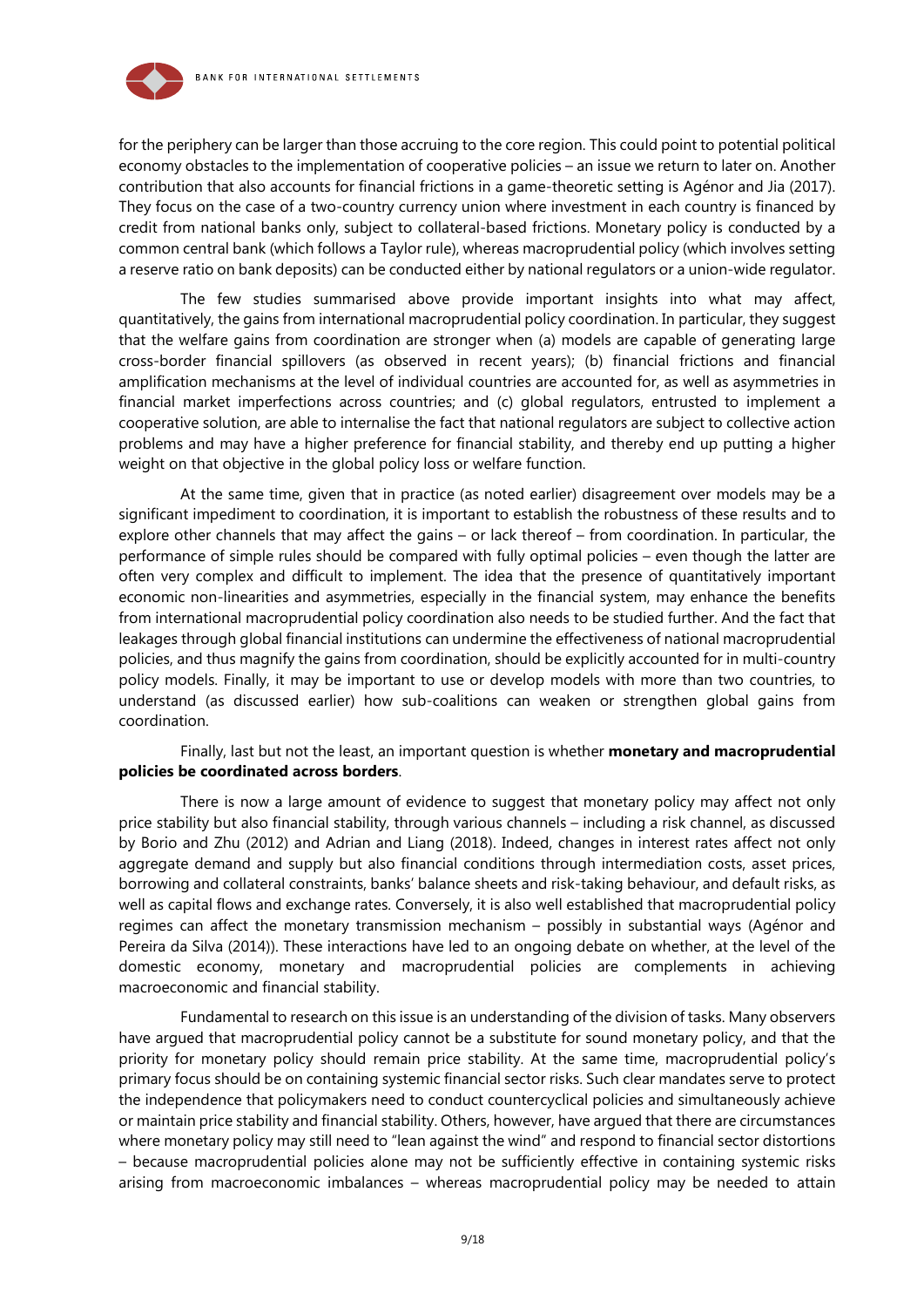

macroeconomic stability objectives (as in the case of a currency union, discussed earlier). The view that macroprudential and monetary policies are complements in achieving price and financial stability, and should therefore be coordinated at the individual country level, has gained greater acceptance in recent years.<sup>[17](#page-9-0)</sup> It has also been supported by some recent empirical evidence.<sup>[18](#page-9-1)</sup>

Therefore, at the level of a single economy, there are some valid arguments regarding the desirability of **coordinating macroprudential and monetary policies** – given their characteristics, their interactions, and the requirements of financial stability.<sup>[19](#page-9-2)</sup> In light of this growing consensus, and given the issue at stake, should there also be coordination of these policies at the international level?

The answer to this question is not straightforward. First, although some studies (including Rey (2015)) have found that US monetary policy is a key global driver in asset prices, risk premia, and other financial variables, the magnitude of this effect has been questioned in others (see Cerutti, Claessens and Rose (2017) and Arregui et al (2018)). But even if cross-border spillovers associated with changes in US interest rates are large, it does not follow that monetary and macroprudential policies should also be coordinated across countries; fluctuations in financial variables do not necessarily heighten financial risks – the strength of the recipient country's prudential regime, and the pervasiveness of domestic financial frictions, matter also.

Second, in practice the requirement to coordinate macroprudential and monetary policies presents a greater challenge for international coordination. Monetary policy coordination across borders is more difficult because it is often less rules-based and mechanistic than *structural* macroprudential regulation – except in emergency situations.<sup>[20](#page-9-3)</sup> At the same time, a policy regime that involves *countercyclical* macroprudential and monetary responses introduces more discretion and judgment to a level above rules-based systems, with a greater demand on international coordination.

<span id="page-9-0"></span>See BIS (2016, Chapter 4), Adrian and Liang (2018) and Agénor and Flamini (2016) for a discussion. For a dissenting view, see Svensson (2016), who argues that with less effective macroprudential policies, using monetary policy entails too high a sacrifice ratio. One caveat to all this literature, however, is that the effectiveness and calibration of macroprudential instruments remain insufficiently understood, compared to monetary policy.

<span id="page-9-1"></span><sup>&</sup>lt;sup>18</sup> Bruno et al (2017), for instance, find that macroprudential policies tend to be more successful when they complement monetary policy in Asian economies, by reinforcing monetary tightening, rather than when they act in the opposite direction. Gambacorta and Murcia (2016) find that macroprudential policies that are used as complements of monetary policy have larger negative effects on credit growth than other types of measure. Moreover, the degree of complementarity between monetary and macroprudential policies depends on the type of policies implemented: policies with countercyclical objectives are more likely to exhibit complementarity with monetary policy than policies (involving, for instance, setting capital levels) that are more structural in nature.

<span id="page-9-2"></span><sup>&</sup>lt;sup>19</sup> The issue of coordination of macroeconomic policies, at both the domestic and international levels, also arises for other combinations of instruments. Gaspar et al (2016), for instance, discuss the scope for international coordination of monetary and fiscal policies to sustain global output growth.

<span id="page-9-3"></span><sup>&</sup>lt;sup>20</sup> The creation of US dollar liquidity swap lines in December 2007, which involved central banks in both advanced and middleincome countries, is a recent example of monetary policy cooperation at a time of crisis – a sort of "global lender of last resort". In October 2013 these swap lines were converted to standing arrangements. The agreement among G7 partners in February 2013 on a "Currency War Ceasefire" represents the most substantive example of international economic policy coordination in the last few years (see Frankel (2016)). However, the agreement made no explicit reference to monetary policy and did not mention what sanctions could be imposed to enforce it.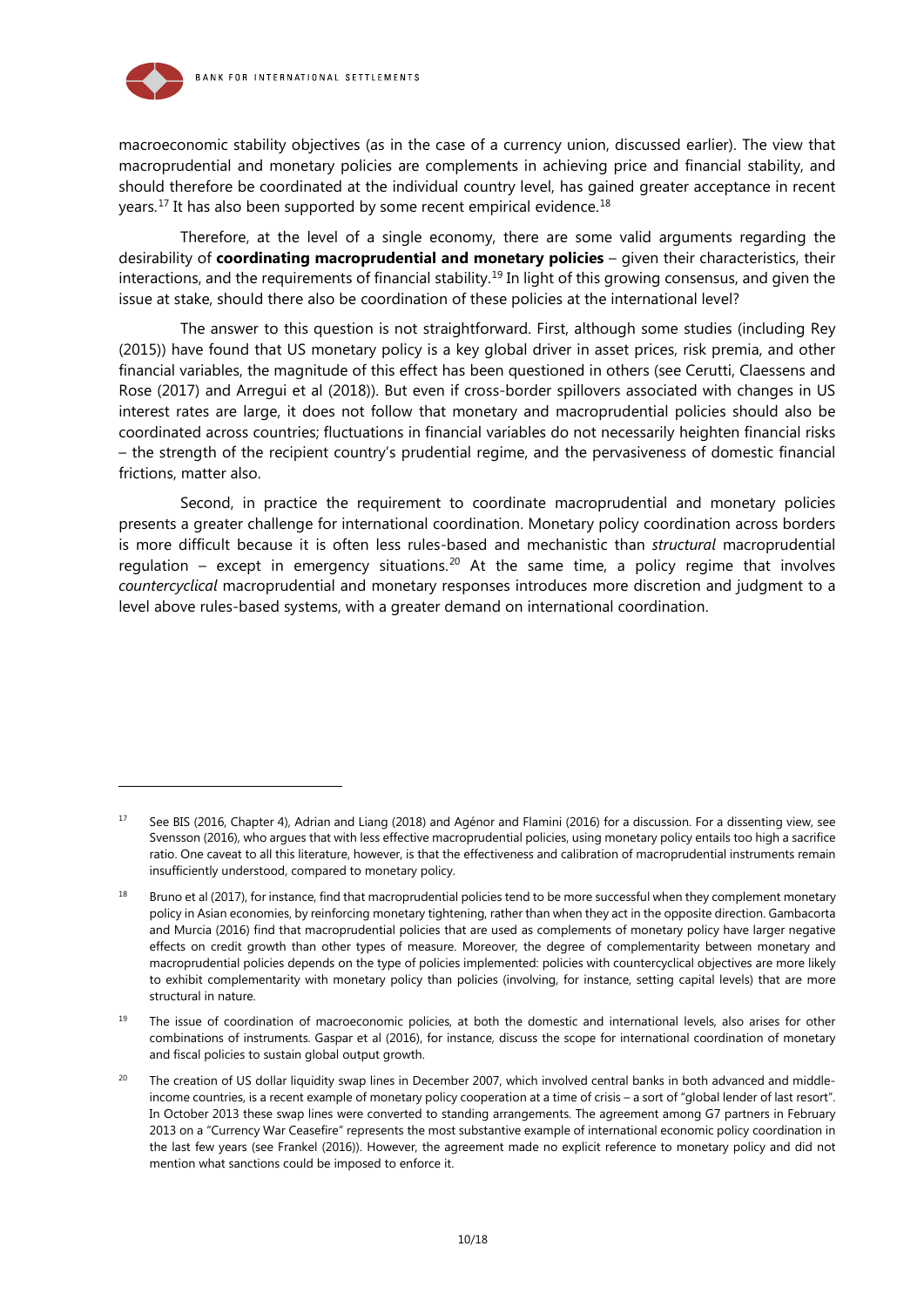

# 4. Existing international macroprudential policy coordination: regulatory standards and reciprocity principles

There are already ways through which international macroprudential policy coordination has been promoted: the adoption of **minimum regulatory standards** and reciprocity principles. National macroprudential policies that are designed to contain risks associated with a rapid expansion of domestic credit can be subject to leakages from an increase in cross-border borrowing, which in turn may weaken their effects. In addition, during a crisis or its immediate aftermath, a protectionist national financial policy response may favour local banks. When that occurs, fragmentation increases, with the best example being Europe, where the intertwined problems of banks and sovereign risks culminated in the 2010–12 euro area debt crisis (see Baldwin and Giavazzi (2015)). Global coordination may help to avoid these outcomes.

Another area of coordination has been the adoption of a **capital surcharge for systemic financial institutions, or SIFIs**, including those with extensive cross-border operations, G-SIFIs, and especially G-SIBs.<sup>[21](#page-10-0)</sup> Recognition of the unique nature of G-SIFIs – with global activities but regulatory and resolution authorities which are largely circumscribed by national boundaries – has led in recent years to international cooperation in designing a consistent framework covering the resolution of these institutions. The key motivation is that the failure of one G-SIFI can send contagious shockwaves across national borders and lead to a squeezing or even a seizing-up of liquidity in key financial markets, with adverse effects on the provision of credit to the real economy – even in countries where banks were not exposed to the underlying risks.

Finally, last but not the least, the BCBS established the principle of *jurisdictional reciprocity* **in the context of the use of countercyclical capital buffers**. [22](#page-10-1) Under this principle, foreign supervisors must apply (at least) the same additional capital buffers imposed by the host supervisor to their banks' lending to the host country. The goal is to ensure that all banks operate on a level playing field when lending to entities in the host country.<sup>[23](#page-10-2)</sup> Moreover, the principle aims not only to address the issue of regulatory arbitrage but also to help whenever credit exposures are large, and hence systemic with respect to the host country, but small and hence of little significance in relation to the lending institution's portfolio – a fairly common situation, as noted earlier, given the size of internationally active banks.<sup>[24](#page-10-3)</sup>

The reciprocity clause built into global rules on cyclically varying capital buffers may help alleviate the problem of leakages and tackle the inaction bias, alluded to earlier, inherent in macroprudential policy.

<span id="page-10-0"></span><sup>&</sup>lt;sup>21</sup> SIFIs encompass banks, insurance companies and other financial institutions which, in the event of financial stress/failure, can trigger a global and severe financial crisis.

<span id="page-10-1"></span><sup>&</sup>lt;sup>22</sup> Fundamentally, the countercyclical capital buffer is intended to counterbalance the procyclical behaviour of banks by building up buffers in good times that can absorb losses in times of stress. It is a prudential instrument calibrated to achieve a macroprudential objective. Critically, the level of the buffer depends on the state of the financial cycle in a given jurisdiction. The framework allows for a large degree of judgment and tailoring to local circumstances.

<span id="page-10-2"></span><sup>&</sup>lt;sup>23</sup> More precisely, under these provisions the home country of an international bank must impose a capital buffer that is a weighted average of the capital requirements in the host countries where the bank operates, with weights determined by the share of the bank's exposure in different countries. For instance, a bank that has half of its exposure in its home country and half of it in another country will face capital requirements equal to the average of the two countries' required capital ratios – subject to the provision that the requirements be no lower than those imposed by the home country on domestic banks. Reciprocity becomes binding when some countries decide to impose stronger requirements than the minimum recommended in Basel III.

<span id="page-10-3"></span><sup>&</sup>lt;sup>24</sup> Authorities in the European Union (EU) have developed a similar, voluntary approach aimed at all measures targeting exposures. Guidance is also provided to EU countries on how to treat exposures to third countries that fail to take macroprudential measures (see ESRB (2014)).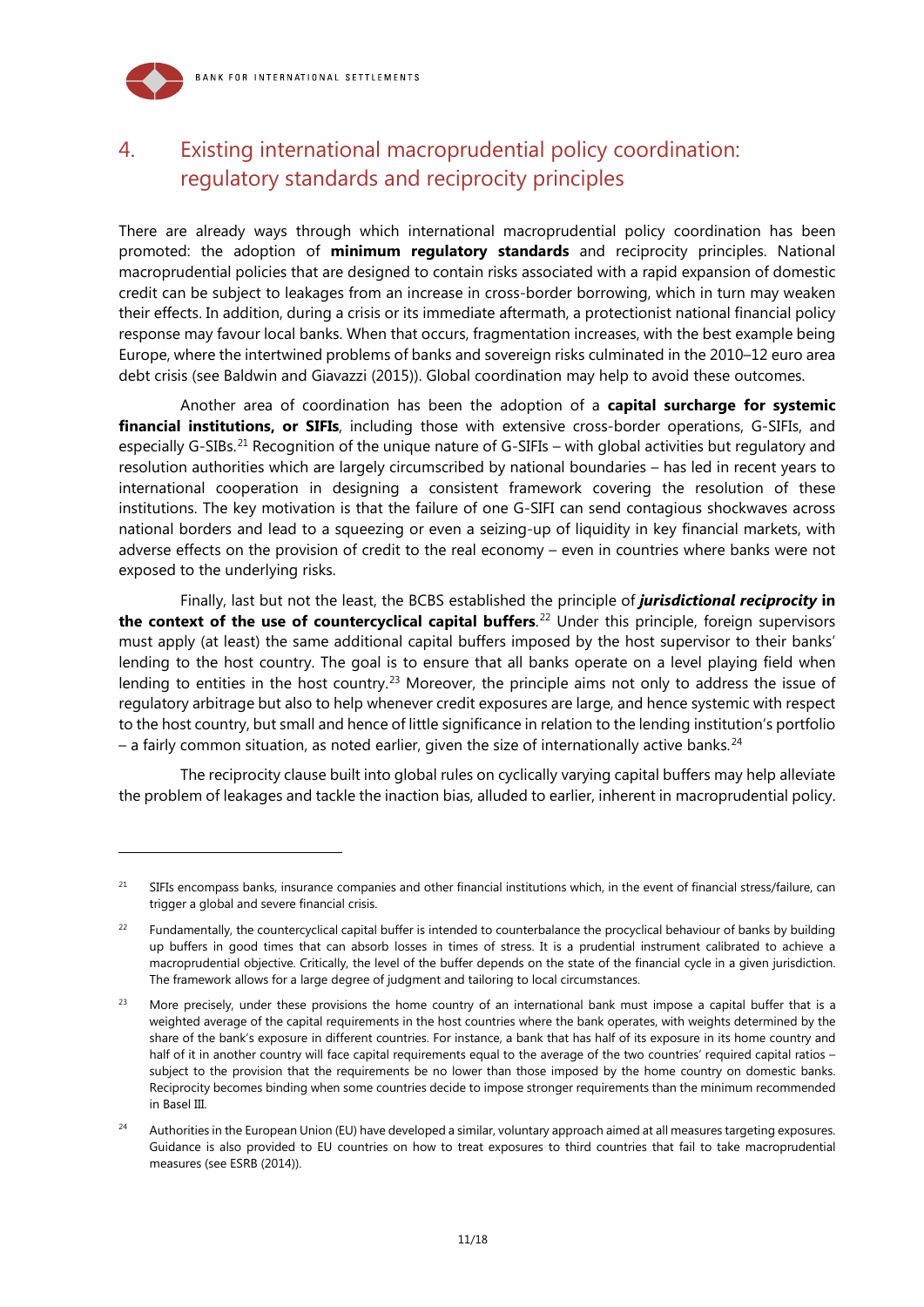

It also provides an important first step towards an international coordination regime for countercyclical macroprudential regulation.

5. Conclusion: going further to strengthen the framework for international coordination of macroprudential policies

A number of recent contributions have established that under some circumstances potentially significant gains can be achieved for the world economy if macroprudential policies are coordinated across countries, compared to non-cooperative policies. At the same time, however, international coordination of countercyclical macroprudential policies has been viewed by some as being somewhat unrealistic and unlikely to occur in practice, considering the exclusively national mandates of central banks, regulators and supervisors. Surely, measures of the magnitude and sign of spillovers and spillbacks can be further improved but determining the gains from coordination depends heavily on the type of models and metric used (policy loss functions or household utility) in estimating the difference between cooperative and noncooperative equilibria.[25](#page-11-0) The issue then is the following: if there is an analytical case for coordination but with parts still missing– especially with respect to quantifying the gains from coordination, how can we promote a pragmatic approach to international macroprudential policy coordination between countries that may potentially benefit the most from it, namely, major advanced economies and SMICs, given their increased degree of trade and financial interconnectedness?

To promote macroprudential policy coordination among major advanced economies and SMICs, a sensible approach would be to use the existing **international cooperative arrangement, involving the IMF, BIS and FSB, to develop the following agenda**:

- 1. Continue the **statistical effort** through which information about the types, timing and circumstances of usage of macroprudential instruments is currently collected, formatted and disseminated (see IMF-FSB-BIS (2016)); in particular, the current data sets need to incorporate more granular information about the nature (structural or countercyclical), direction (tightening or loosening) and intensity (vis-à-vis some initial conditions) in the usage of the range of available macroprudential instruments as well as their effectiveness in affecting the financial cycle.
- 2. Explore further the **evidence on financial cross-border spillovers**, dwelling on the literature that has recently emerged on the topic (see, for instance, Buch and Goldberg (2017)), to improve existing models of spillovers, their underlying methodology, and better understand policy responses.
- 3. Improve the **measurement of the national and cross-border effects of the implementation of macroprudential tools**. At the national level, the evidence on the benefits of macroprudential policies is still mixed.<sup>[26](#page-11-1)</sup> At the international level, as noted earlier, there is evidence that crossborder financial spillovers and spillbacks have increased in magnitude in recent years – and so

<span id="page-11-0"></span><sup>&</sup>lt;sup>25</sup> Moreover, it is clear from the past and ongoing difficulties of the Basel process (for instance, its current unanimous decision rule with a smaller insider group of primus inter pares advanced economies) that political economy considerations often play a role when countries complain about other countries' policy actions. As noted by Frankel (2016), these concerns are sometimes put forward to avoid working on one's necessary adjustments and reforms, and thus avoid addressing domestic distortions and disagreements among special interest groups.

<span id="page-11-1"></span> $26$  Claessens et al (2013), for instance, find that, using bank-level data for 48 countries for the period 2000–10, macroprudential measures aimed at borrowers (loan-to-value ratios, limits on credit growth, and so on) are effective in reducing bank leverage and asset growth. By contrast, in a study also based on bank-level data but covering up to 125 countries over the period 1998– 2011, Deli and Hasan (2017) find that bank capital regulations have only a weak negative effect on loan growth.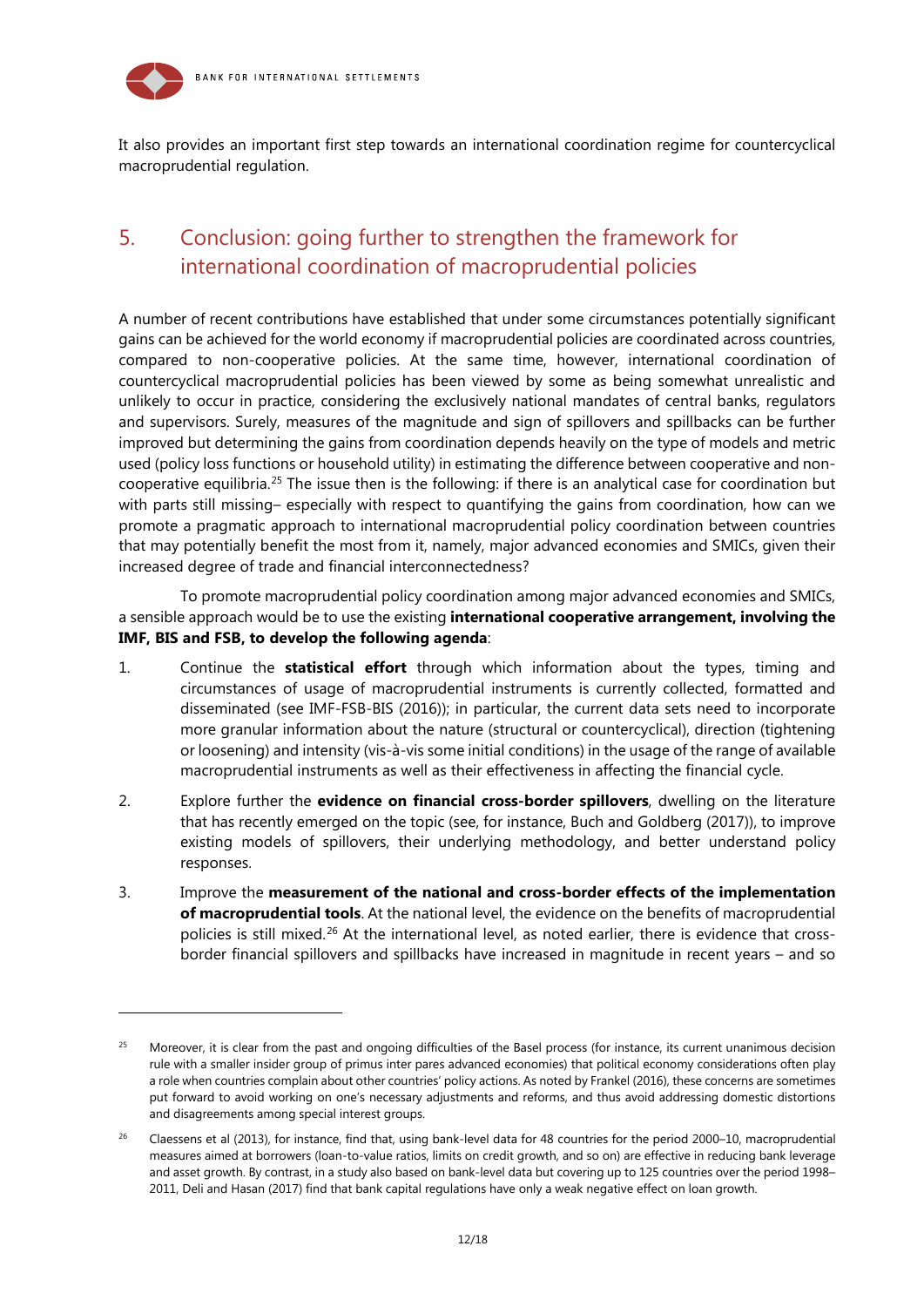

have the potentially negative externalities associated with them, especially in countries where financial systems tend to be highly procyclical.

- 4. Accumulate further **analytical and empirical evidence regarding the potential gains of macroprudential policy coordination**, in both its structural and countercyclical dimensions. In that particular aspect, the BIS (perhaps in a collaborative effort with the FSB) could further strengthen its current research effort in order to produce a regular and comprehensive assessment on international macroprudential policy coordination encompassing statistical, empirical and analytical work.
- 5. Develop **better indicators and models to assess systemic risk both within and outside the banking system (shadow banks).** Because financial stability is a broad concept with several dimensions, including a complex relationship between national and international levels, no common metric exists and it may not be possible to establish one (comparable to the role that, for instance, the consumer price index plays in an inflation targeting regime). More theoretical and applied research is required, not least to better identify what kind of data are needed, when and how these data should be collected, and what type of analysis is warranted with what type of modelling framework.<sup>[27](#page-12-0)</sup>

More generally, international coordination of macroprudential policies needs to be built not only on shared information, but also on shared analysis. Various mechanisms for such shared analysis between the BIS, the IMF and the FSB already exist: they include IMF surveillance and, to a lesser extent, Financial Sector Assessment Program (FSAP) assessments, FSB peer reviews and bimonthly meetings of senior central bank officials at the BIS.

The capacity to develop a modelling framework with some common core elements is also important to provide legitimate advice. As noted earlier, the lack of consensus on the direction and magnitude of spillovers, and the impact of policies to mitigate them, can undermine international cooperation – especially with respect to countercyclical responses.[28](#page-12-1) An analytical effort to develop some common model – dwelling for instance on multi-country models already in use in several international institutions – to provide robust evidence showing the gains from coordinating policies may not, of course, change current mindsets and doubts overnight, but it may help to confront points of view and discuss why countries may disagree. Conversely, there also needs to be an assessment of the welfare losses resulting from the lack of coordination, which may take the form of financial protectionist measures, such as capital controls. Such an outcome could indeed emerge in a world of excessive volatility in capital flows and unwillingness by major advanced economies to engage in policy cooperation, leaving major middleincome countries with no other option but to impose restrictions on capital movements.

Some problems will surely remain: what if there is no agreement on a common modelling framework or yardstick to measure the gains from macroprudential policy coordination, the magnitude of financial spillovers and spillbacks, the very definition of financial stability, or the appropriate policy responses? What if participants in the discussion forums do not reach either empirical or analytical common ground? Sharp and well publicised disagreements could lead to credibility losses, which in turn could undermine the legitimacy of the proposed work programme and its ability to influence policy choices. At the same time, this scenario is not new; indeed, it has been a perennial issue confronting international cooperation on a range of issues. In fact, this is an argument that also favours a tripartite

<span id="page-12-0"></span><sup>27</sup> A promising new direction is the measure of financial stability based on the probability distribution of future GDP growth developed by the IMF (2017). However, further validation tests are needed.

<span id="page-12-1"></span><sup>&</sup>lt;sup>28</sup> This view is consistent with Bayoumi (2014), who emphasises the need for greater consensus on estimated spillovers to promote international cooperation, and Eichengreen (2014), who suggests (based on historical evidence) that international economic policy coordination tends to be more successful when it involves broad agreement among experts on technical matters.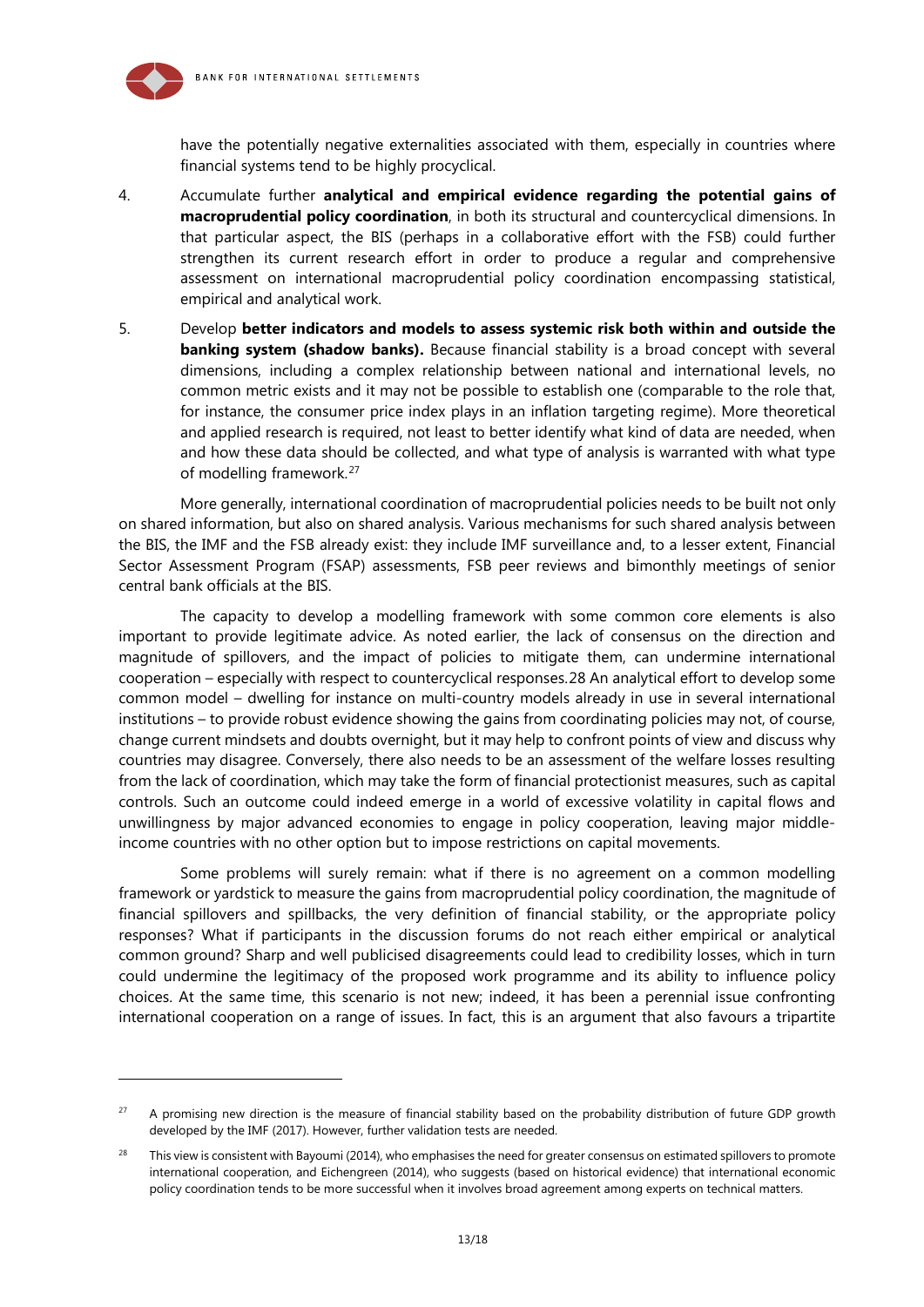

approach in some of the aspects of the proposed work agenda. It is easier not to pay attention to one individual international institution. But it would be more difficult not to listen to a set of robust empirical and analytical results coming from a group of well established institutions, which together represent best practices and policy advice on promoting macroeconomic and financial stability.

To conclude, in a financially integrated world, international coordination of macroprudential policies may not only be valuable, but also essential, for macroprudential instruments to be effective at the national level. A first step towards coordination has been taken with Basel III's principle of jurisdictional reciprocity for countercyclical capital buffers, but this principle needs to be extended to a larger array of macroprudential instruments. Further empirical and analytical work (including by the BIS, FSB and IMF) on the benefits of international macroprudential policy coordination could play a significant role in promoting more awareness of the potential gains associated with global financial stability.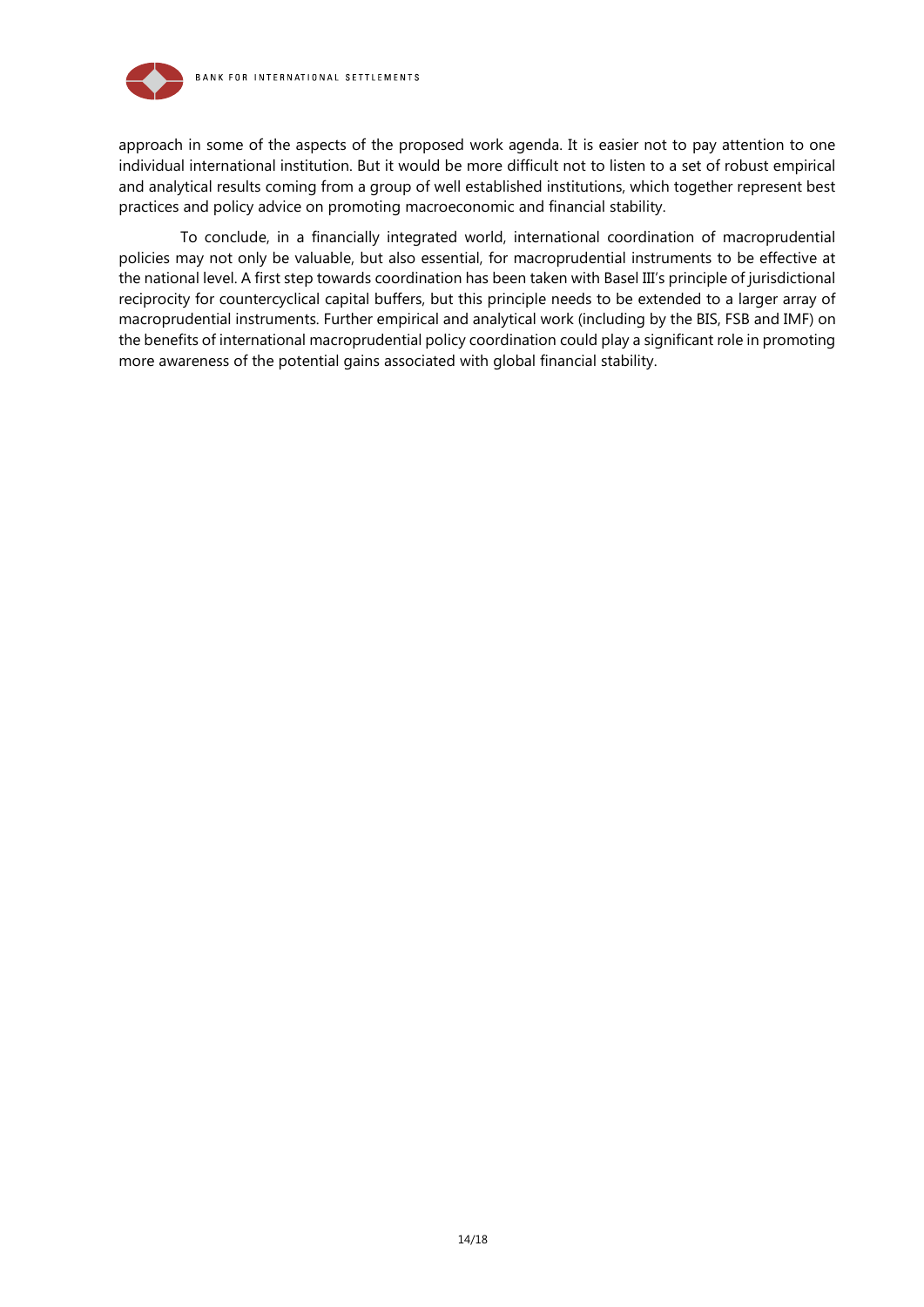

#### References

Acharya, V (2003): "Is the international convergence of capital adequacy regulation desirable?", *Journal of Finance*, vol 58, December, pp 2745–82.

Adrian, T and N Liang (2018): "Monetary policy, financial conditions, and financial stability", *International Journal of Central Banking*, vol 14, January, pp 73–131.

Agénor, P-R and A Flamini (2016): "Institutional mandates for macroeconomic and financial stability", *Centre for Growth and Business Cycle Research Discussion Paper Series*, no 231, December.

Agénor, P-R, L Gambacorta, E Kharroubi, G Lombardo and L Pereira da Silva (2018): "Assessing the gains from international macroprudential policy cooperation", Bank for International Settlements, mimeo.

Agénor, P-R and P Jia (2017): "Macroprudential policy coordination in a currency union", *Centre for Growth and Business Cycle Research Discussion Paper Series*, no 235, June.

Agénor, P-R and L Pereira da Silva (2013): *Inflation targeting and financial stability: a perspective from the developing world*, Inter-American Development Bank, Washington DC.

—— (2014): "Macroprudential regulation and the monetary transmission mechanism", *Journal of Financial Stability*, vol 13, August, pp 44–63.

—— (2018): "Global banking, financial spillovers, and macroprudential policy coordination", Bank for International Settlements, mimeo.

—— (2018): "Financial spillovers, spillbacks, and the scope for international macroprudential policy coordination", BIS Papers, no 97, April 2018

Ahmed, S, B Coulibaly and A Zlate (2017): "International financial spillovers to emerging market economies: how important are economic fundamentals?", *Journal of International Money and Finance*, vol 76, September, pp 133–52.

Ahrend, R and A Goujard (2015): "Global banking, global crises? The role of the bank balance-sheet channel for the transmission of financial crises", *European Economic Review*, vol 80, November, pp 253–79.

Aiyar, S, C Calomiris and T Wieladek (2014): "Does macro-prudential regulation leak? Evidence from a UK policy experiment", *Journal of Money, Credit and Banking*, vol 46, February, pp 181–214.

Arregui, N, S Elekdag, G Gelos, R Lafarguette and D Seneviratne (2018): "Can countries manage their financial conditions amid globalization?", *IMF Working Papers*, no 18/15, January.

Avdjiev, S, C Koch, P McGuire and G von Peter (2017): "International prudential policy spillovers: a global perspective", *International Journal of Central Banking*, vol 13, March, pp 5–33.

Baldwin, R and F Giavazzi (eds) (2015): *The eurozone crisis: a consensus view of the causes and a few possible solutions*, VoxEU.org eBook, London.

Bank for International Settlements (2016): *86th Annual Report*, June.

Bayoumi, T (2014): "After the fall: lessons for policy cooperation from the global crisis", *IMF Working Papers*, no 14/97, June.

Benes, J, M Kumhof, D Laxton, D Muir, S Mursula and H Wang (2016): "The benefits of international policy coordination reconsidered: some important lessons from the global financial crisis", in T Bayoumi, S Pickford and P Subacchi (eds), *Managing complexity: economic policy cooperation after the crisis*, Brookings Institution Press, Washington DC.

Bengui, J (2014): "Macro-prudential policy coordination", University of Montréal, mimeo.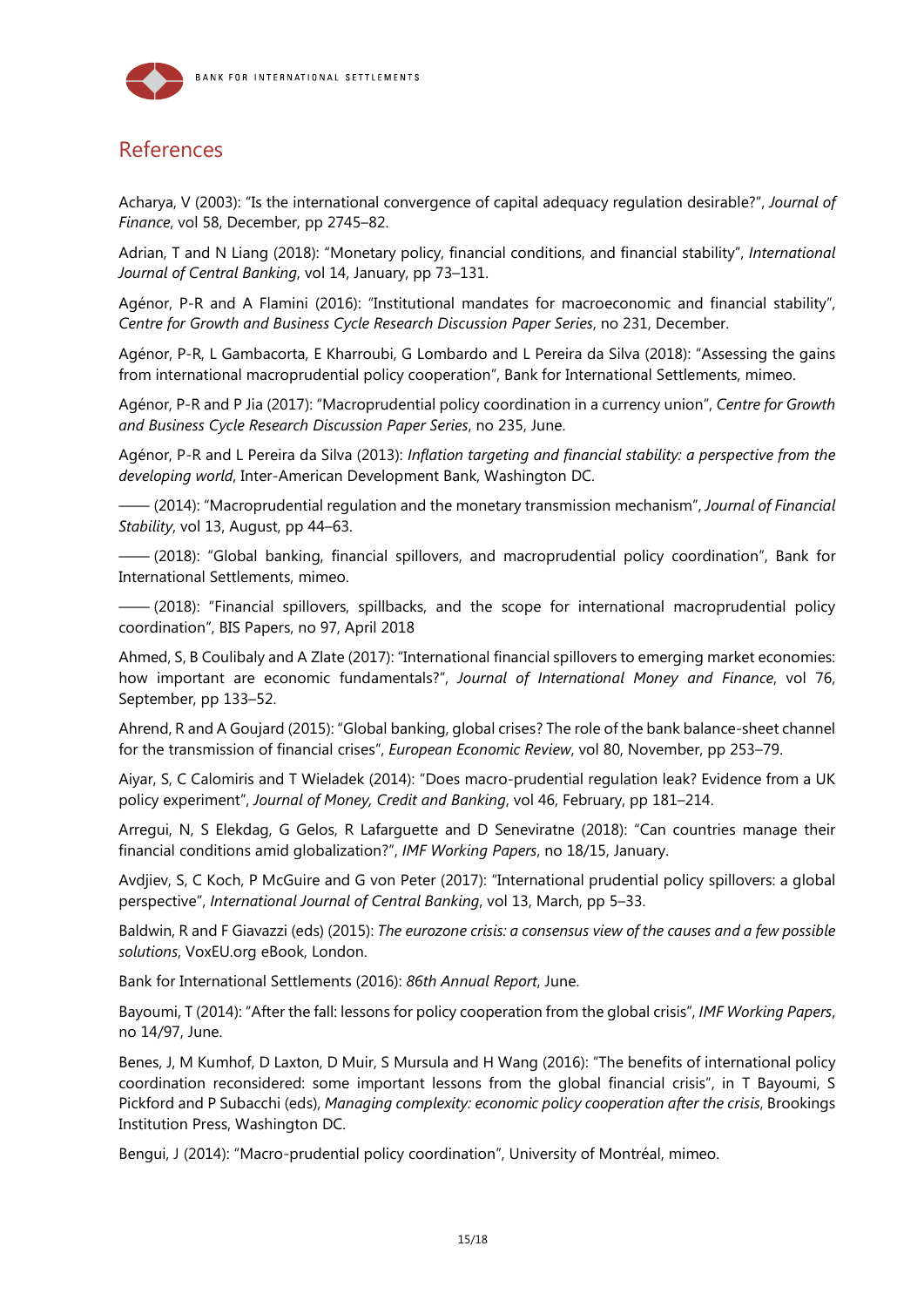

Bengui, J and J Bianchi (2014): "Capital flow management when capital controls leak", University of Wisconsin, mimeo.

Blanchard, O (2017): "Currency wars, coordination, and capital controls", *International Journal of Central Banking*, vol 13, June, pp 283–308.

Borio, C and H Zhu (2012): "Capital regulation, risk-taking and monetary policy: a missing link in the transmission mechanism?", *Journal of Financial Stability*, vol 8, December, pp 236–51.

Bruno, V, I Shim and H S Shin (2017): "Comparative assessment of macroprudential policies", *Journal of Financial Stability*, vol 28, February, pp 183–202.

Bruno, V and H S Shin (2015): "Cross-border banking and global liquidity", *The Review of Economic Studies*, vol 82, June, pp 535–64.

Buch, C and L Goldberg (2015): "International banking and liquidity risk transmission: lessons from across countries", *IMF Economic Review*, vol 63, November, pp 377–410.

—— (2017): "Cross-border regulatory spillovers: how much? How important? Evidence from the International Banking Research Network", *International Journal of Central Banking*, vol 13, March, pp 505– 58.

Cai, Y and W McKibbin (2013): "Uncertainty and international climate change negotiations", *CAMA Working Papers*, no 13/2013, March.

Cecchetti, S and P Tucker (2016): "Is there macroprudential policy without international cooperation?", *CEPR Discussion Papers*, no 11042, January.

Cerutti, E, S Claessens and L Laeven (2017): "The use and effectiveness of macroprudential policies: new evidence", *Journal of Financial Stability*, vol 28, February, pp 203–24.

Cerutti, E, S Claessens and A Rose (2017): "How important is the global financial cycle? Evidence from capital flows", *BIS Working Papers*, no 661, August.

Cetorelli, N and L Goldberg (2012): "Banking globalization and monetary transmission", *Journal of Finance*, vol 67, October, pp 1811–43.

Chen, W and G Phelan (2017): "Macroprudential policy coordination with international capital flows", mimeo, Williams College, May.

Claessens, S (2017): "Global banking: recent developments and insights from research", *Review of Finance*, vol 21, July, pp 1513–55.

Claessens, S, S Ghosh and R Mihet (2013): "Macro-prudential policies to mitigate financial system vulnerabilities", *Journal of International Money and Finance*, vol 39, December, pp 153–85.

Claessens, S, R Herring and D Schoenmaker (2010): "A safer world financial system: improving the resolution of systemic institutions", *Geneva Reports on the World Economy*, no 12, International Center for Monetary and Banking Studies, Geneva.

Committee on the Global Financial System (2010): "Macroprudential instruments and frameworks: a stocktaking of issues and experiences", *CGFS Papers*, no 38, May.

Correa, R, T Paligorova, H Sapriza and A Zlate (2015): "Cross-border bank flows and monetary policy", Federal Reserve Board, mimeo.

Deli, Y and I Hasan (2017): "Real effects of bank capital regulations: global evidence", *Journal of Banking and Finance*, vol 82, September, pp 217–28.

Dell'Ariccia, G and R Marquez (2006): "Competition among regulators and credit market integration", *Journal of Financial Economics*, vol 79, February, pp 401–30.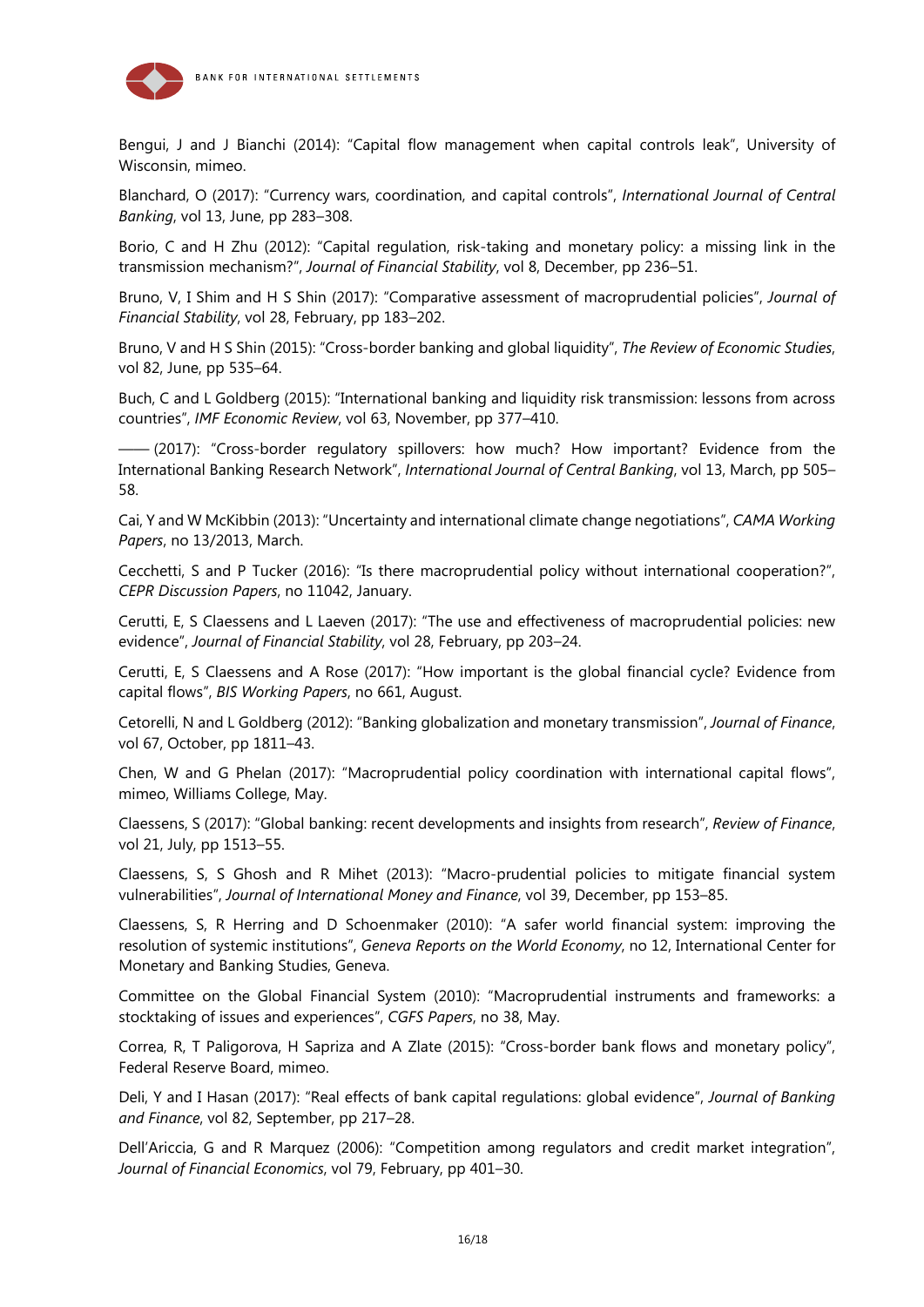

Dieppe, A, G Georgiadis, M Ricci, I Van Robays and B van Roye (2017): "ECB Global: introducing ECB's global macroeconomic model for spillover analysis", *European Central Bank Working Paper Series*, no 2045, April.

Eichengreen, B (2014): "International policy coordination: the long view", in R Feenstra and A Taylor (eds), *Globalization in an age of crisis*, University of Chicago Press, Chicago, Ill.

Engel, C (2016): "Macroprudential policy in a world of high capital mobility: policy implications from an academic perspective", *Journal of the Japanese and International Economies*, vol 42, December, pp 162–72.

European Systemic Risk Board (2014): *Flagship report on macro-prudential policy in the banking sector*, ECB Publications, Frankfurt.

Frankel, J (2016): "International coordination", Harvard Kennedy School, mimeo.

Gambacorta, L and A Murcia (2016): "The impact of macroprudential policies and their interaction with monetary policy: an empirical analysis using credit registry data", Bank for International Settlements, mimeo.

Gaspar, V, M Obstfeld and R Sahay (2016): "Macroeconomic management when policy space is constrained: a comprehensive, consistent, and coordinated approach to economic policy", *IMF Staff Discussion Notes*, no 16/09, September.

Gaspar, V and G Schinasi (2010): "Financial stability and policy cooperation", *Occasional Papers*, no 2010/1, Bank of Portugal, July.

Ghosh, A, J Ostry and M Qureshi (2017): "Managing the tide: how do emerging markets respond to capital flows?", *IMF Working Papers*, no 17/69, March.

Hofmann, B and E Takáts (2015): "International monetary spillovers", *BIS Quarterly Review*, September, pp 105–18.

Houston, J, C Lin and Y Ma (2012): "Regulatory arbitrage and international bank flows", *Journal of Finance*, vol 67, October, pp 1845–95.

International Monetary Fund (2016a): *Global Financial Stability Report: Potent Policies for a Successful Normalization*, Washington DC, April.

—— (2016b): *Regional Economic Outlook: Asia and Pacific*, Washington DC.

—— (2016c): "Spillovers from China: financial channels", *Spillover Notes*, no 5, Spillover Task Force, September.

—— (2017): *Global Financial Stability Report: Is Growth at Risk?*, Washington DC.

IMF-FSB-BIS (2016): "Elements of effective macroprudential policies: lessons from international experience", Bank for International Settlements, mimeo.

Jeanne, O (2014): "Macroprudential policies in a global perspective", *NBER Working Papers*, no 19967, March.

Kara, G (2016): "Systemic risk, international regulation, and the limits of coordination", *Journal of International Economics*, vol 99, March, pp 192–222.

Korinek, A (2014): "International spillovers and guidelines for policy", Johns Hopkins University, mimeo.

—— (2017): "Currency wars or efficient spillovers? A general theory of international policy cooperation", *IMF Working Papers*, no 17/25, February.

Krugman, P (2008): *The International Finance Multiplier*, Princeton University, October.

Mishra, P and R Rajan (2016): "Rules of the monetary game", Reserve Bank of India, mimeo.